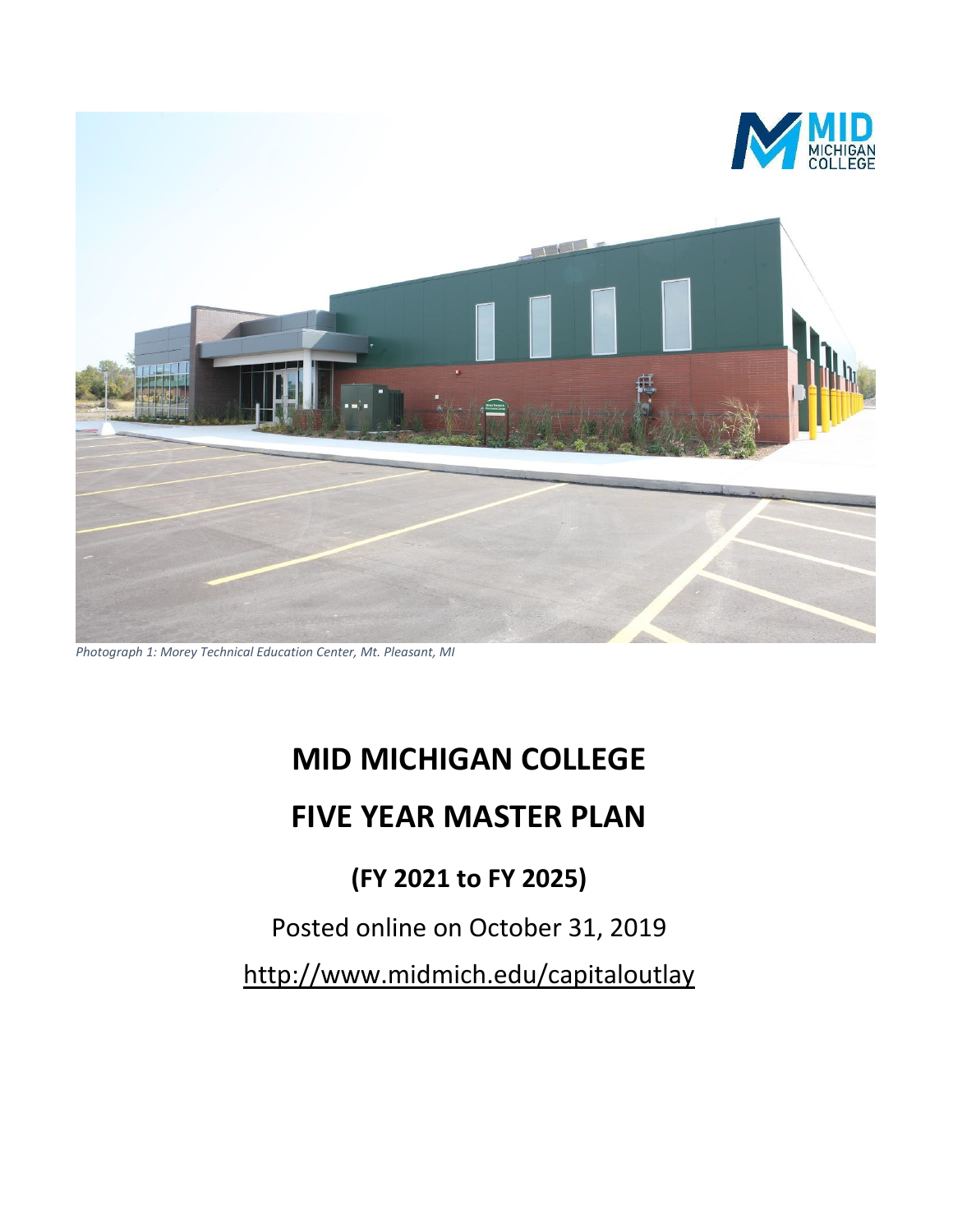# Table of Contents

| I. Mission, Core Values, and Enduring Goals         | $\overline{2}$ |
|-----------------------------------------------------|----------------|
| II. Instructional Programming                       | 3              |
| <b>Academic Programs and Projected Changes</b>      | 8              |
| Unique Characteristics and Community Collaborations | 12             |
| Other Initiatives Impacting Facility Use            | 18             |
| <b>Economic Development Impact</b>                  | 19             |
| III. Staffing and Enrollment                        | 20             |
| <b>Current Enrollment</b>                           | Appendix A     |
| <b>Enrollment Patterns</b>                          | 20             |
| <b>Enrollment Projections</b>                       | 22             |
| <b>Instructional and Staff Ratios</b>               | 23             |
| <b>Future Staffing Needs</b>                        | 23             |
| IV. Facility Assessment                             | 25             |
| Descriptions and Value                              | 25             |
| <b>Functionality of Structures and Spaces</b>       | 25             |
| <b>State Building Authority Commitments</b>         | 26             |
| V. Implementation Plan                              | 27             |
| Priorities                                          | 27             |
| <b>Deferred Maintenance</b>                         | 27             |
| Return on Investment                                | 27             |
| <b>Alternatives to Construction</b>                 | 27             |
| Maintenance                                         | 28             |

**APPENDIX A: Full and Part-time Enrollment by Academic Program [Fall 2019 Program Enrollments](https://www.midmich.edu/download_file/view/8950) APPENDIX B: R A SCHETTLER, INC. REGISTERED APPRAISERS REPORT [Registered Appraisal Report](https://www.midmich.edu/application/files/5015/4204/6384/Appendix_B_Schettler_appraisal_2018.pdf) APPENDIX C: 2016 MASTER PLAN FOR FUTURE GROWTH [Master Plan](https://www.midmich.edu/application/files/5114/4614/8502/Attachment_A_MMCC_2016_Master_Plan.pdf) APPENDIX D: PETER BASSO & ASSOCIATES FACILITIES ASSESSMEN[T Mechanical &](https://www.midmich.edu/linked-pages-files/2015-MasterPlan-for-HA-Campus.pdf) [Electrical Plan](https://www.midmich.edu/linked-pages-files/2015-MasterPlan-for-HA-Campus.pdf) ATTACHMENT 1: FISCAL YEAR 2021 CAPITAL OUTLAY PROJECT REQUES[T Project](https://www.midmich.edu/application/files/8114/7800/8727/2018_MMMC_Major_Project_Request10-31-16.pdf) [Request](https://www.midmich.edu/application/files/8114/7800/8727/2018_MMMC_Major_Project_Request10-31-16.pdf)**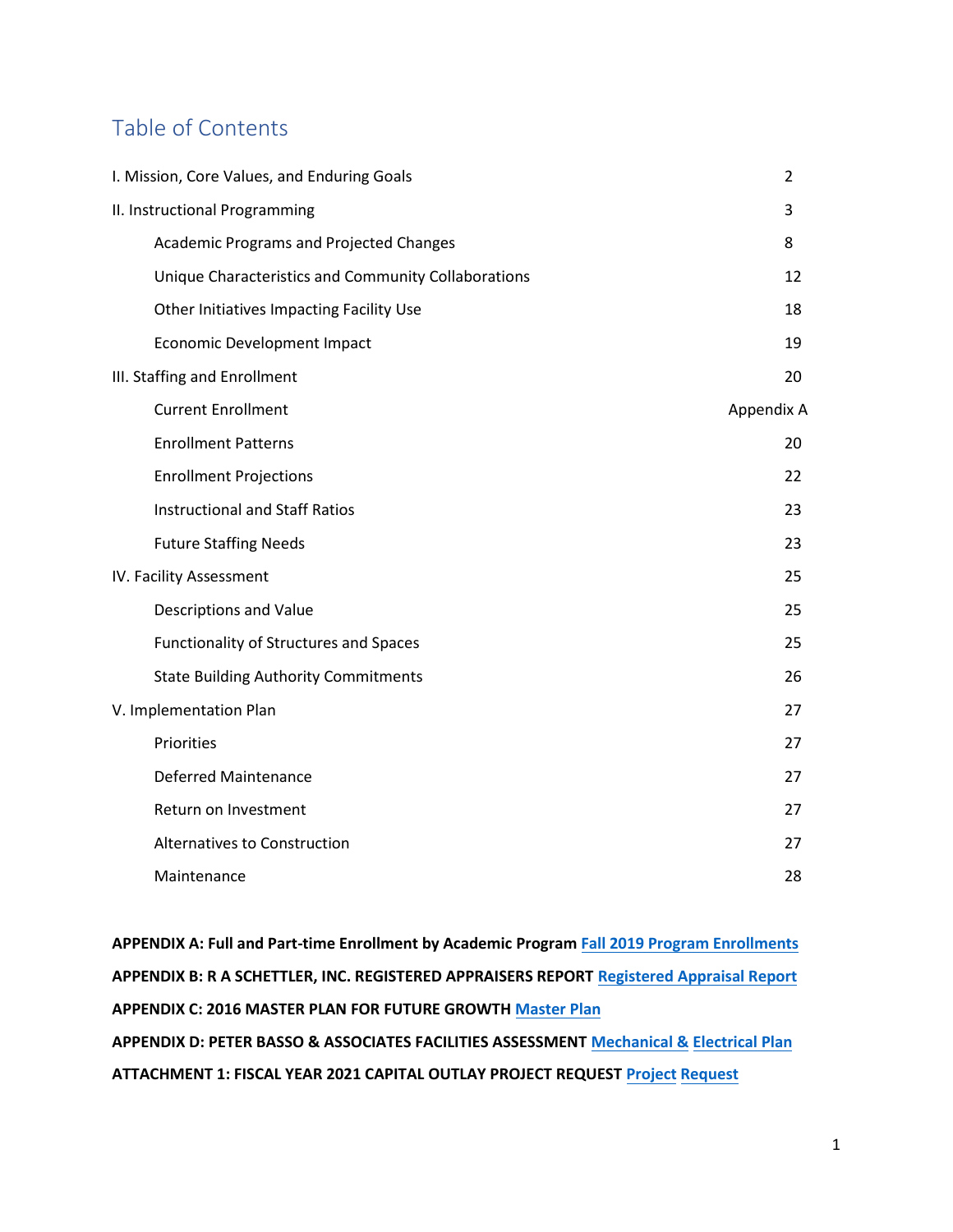#### **(FY 2021 to FY 2025)**

### I. MISSION, CORE VALUES, AND ENDURING GOALS

The Mission of Mid Michigan College is to develop knowledge and ability to empower learners and transform communities.

Our work to achieve this mission is based on our Core Values that guide our actions. Our Core Values are people, integrity, learning, community and excellence.

The College's strategic plan, [Vision 2020, w](https://www.midmich.edu/custom/vision2020)as developed through the College's shared governance system and is based on four enduring goals:

- Encouraging student success
- **Engaging our communities**
- Enhancing employee impact
- Ensuring institutional accountability

Each goal describes the ambitious but attainable objectives that are moving the college forward. Salient portions of the plan have been described in this report, formatted for the State's Capital Outlay consideration. The College's capital investments, including its project requests for capital outlay, reflect its commitment to empower learners in its applied associate degree programs and its university transfer programs by providing a high-quality learning environment. Such an environment requires safe and comfortable classroom, laboratory, and training spaces to deliver content knowledge; the necessary equipment to allow for skill development and practice; and a robust technology infrastructure to support learning across a broad geographic region. In turn, graduates from Mid's programs transform their communities by filling the talent pipeline in the region's manufacturing, health care, social services. Those who subsequently earn advanced degrees further strengthen Michigan through their participation in a knowledge-based economy.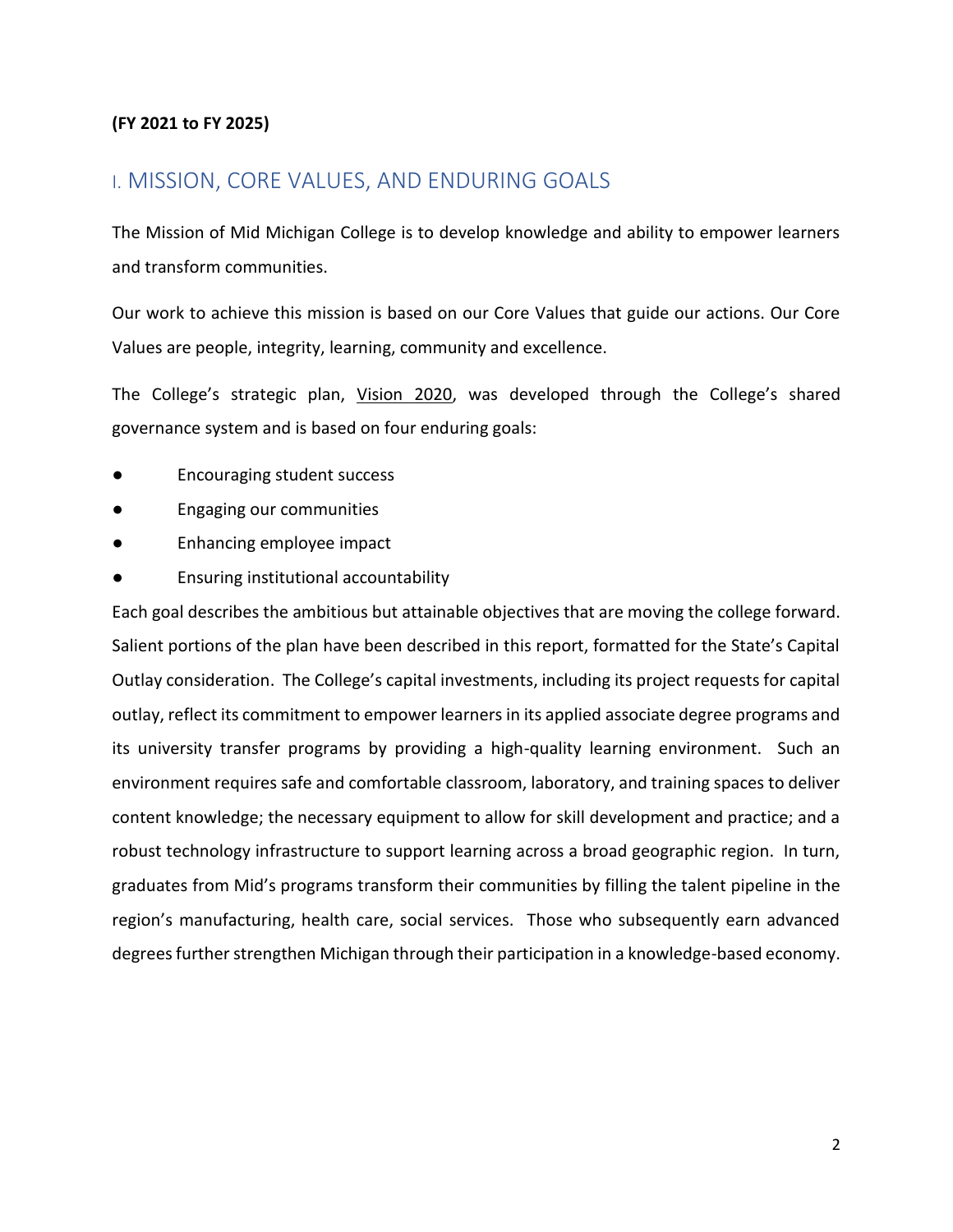# II. INSTRUCTIONAL PROGRAMMING

In keeping with its mission, Mid empowers learners through its credit-bearing academic degrees and industry-based certificates; through its corporate and customized training programs; and through its community education offerings.

### Credit-based Degree and Certificate Programs

Academic degrees and certificates are grouped into six major categories:

- Arts and Communications
- Business and Technology
- Health Sciences
- Human Services
- Math and Science
- Skilled Trades

Each of the certificate or degree programs within each category offers a guided pathway to prepare students to transfer to a bachelor degree program or to complete an applied certificate or degree for immediate entry into the workforce. The tables below list all Mid Pathways, Degrees, and Certificates along with corresponding web links.

#### Arts & Communications

| Program Title/Website Link                      | <b>Guided Pathways</b>       |
|-------------------------------------------------|------------------------------|
| Graphic Design                                  | Associate in Applied Science |
| <b>History &amp; Political Science Transfer</b> | Associate in Arts            |
| Liberal Studies Transfer                        | Associate in Arts            |
| Psychology Transfer                             | Associate in Arts            |
| Sociology Transfer                              | Associate in Arts            |
| Visual Arts Transfer                            | Associate in Arts            |
| Web Design                                      | Certificate                  |
| Business & Technology                           |                              |
| Program Title/Website Link                      | <b>Guided Pathways</b>       |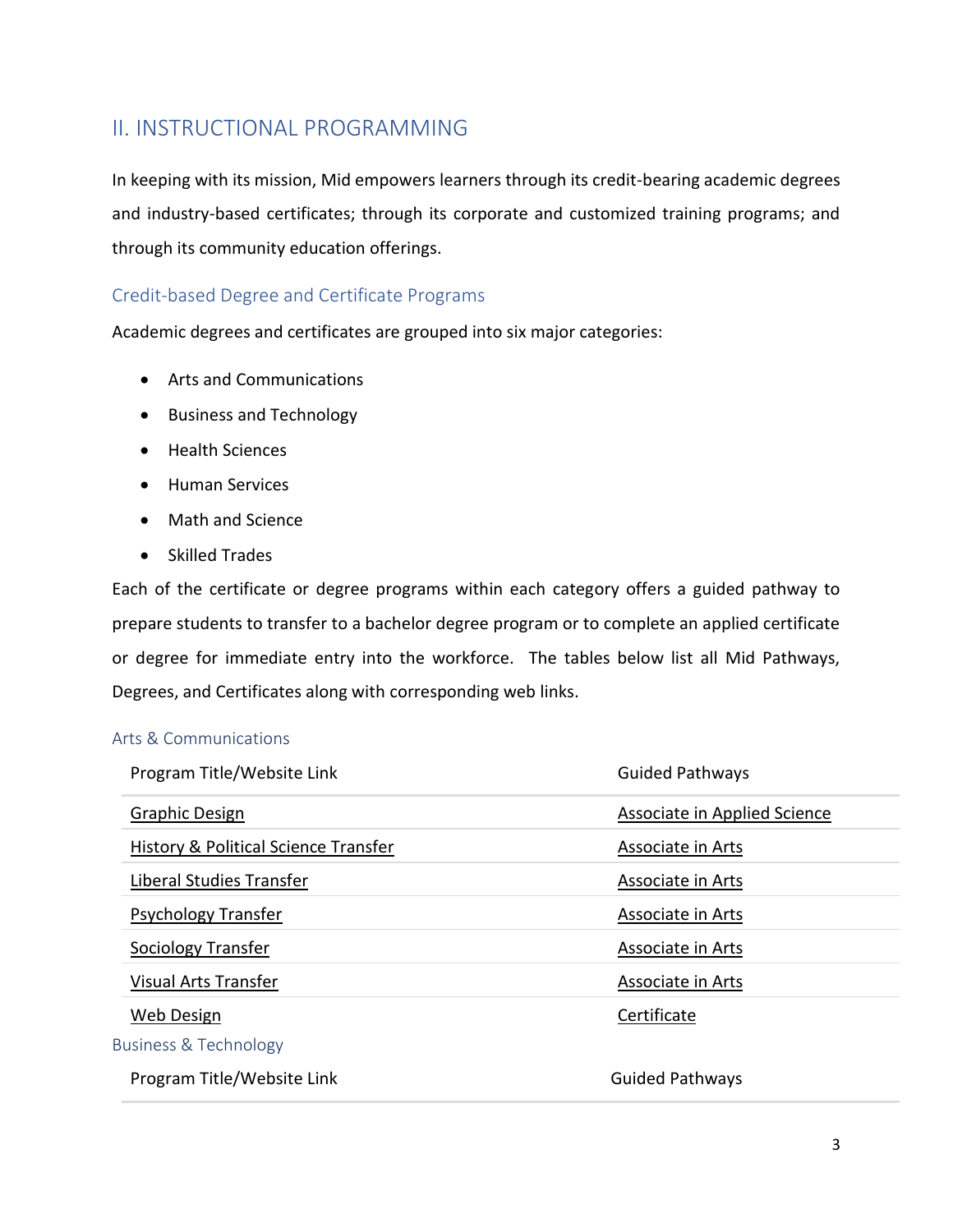| <b>Accounting</b>                                                | Associate in Applied Science        |
|------------------------------------------------------------------|-------------------------------------|
| <b>Administrative Assistant Professional (AAP)</b>               | <b>Associate in Applied Science</b> |
| <b>Administrative Assistant Professional (Certificate)</b>       | Certificate                         |
| Administrative Assistant Professional (Legal Office)             | <b>Associate in Applied Science</b> |
| Administrative Assistant Professional (Medical Office)           | <b>Associate in Applied Science</b> |
| <b>Business</b>                                                  | <b>Associate in Applied Science</b> |
| <b>Business Studies Transfer</b>                                 | <b>Associate in Arts</b>            |
| <b>Business Studies (Enhanced) Transfer (3+1 for Management)</b> | <b>Associate in Arts</b>            |
| Computer Information Systems (IT Infrastructure)                 | <b>Associate in Applied Science</b> |
| <b>Computer Information Systems (Software Development)</b>       | <b>Associate in Applied Science</b> |
| <b>Web Design</b>                                                | Certificate                         |
| <b>Health Sciences</b>                                           |                                     |
| Program Title/Website Link                                       | <b>Guided Pathways</b>              |
| Computed Tomography (CT)                                         | Certificate                         |
| <b>Health Science Transfer</b>                                   | Associate in Science                |
| <b>Magnetic Resonance Imaging (MRI)</b>                          | <b>Associate in Applied Science</b> |
| <b>Medical Assistant</b>                                         | <b>Associate in Applied Science</b> |
| Neurodiagnostic (EEG) Technologist                               | <b>Associate in Applied Science</b> |
| <b>Nursing</b>                                                   | <b>Associate Degree in Nursing</b>  |
| <b>Pharmacy Technician</b>                                       | Certificate                         |
| <b>Physical Therapist Assistant</b>                              | <b>Associate in Applied Science</b> |
| <b>Public Health</b>                                             | <b>Associate in Applied Science</b> |
| Radiography (X-Ray)                                              | <b>Associate in Applied Science</b> |
| <b>Human Services</b>                                            |                                     |
| Program Title/Website Link                                       | <b>Guided Pathways</b>              |
| Criminal Justice: Law Enforcement Transfer                       | <b>Associate in Arts</b>            |
| <b>Criminal Justice: State Corrections</b>                       | <b>Associate in Applied Science</b> |
| <b>Criminal Justice: Local Detention</b>                         | <b>Associate in Applied Science</b> |
| <b>Criminal Justice: Pre-Service</b>                             | <b>Associate in Applied Science</b> |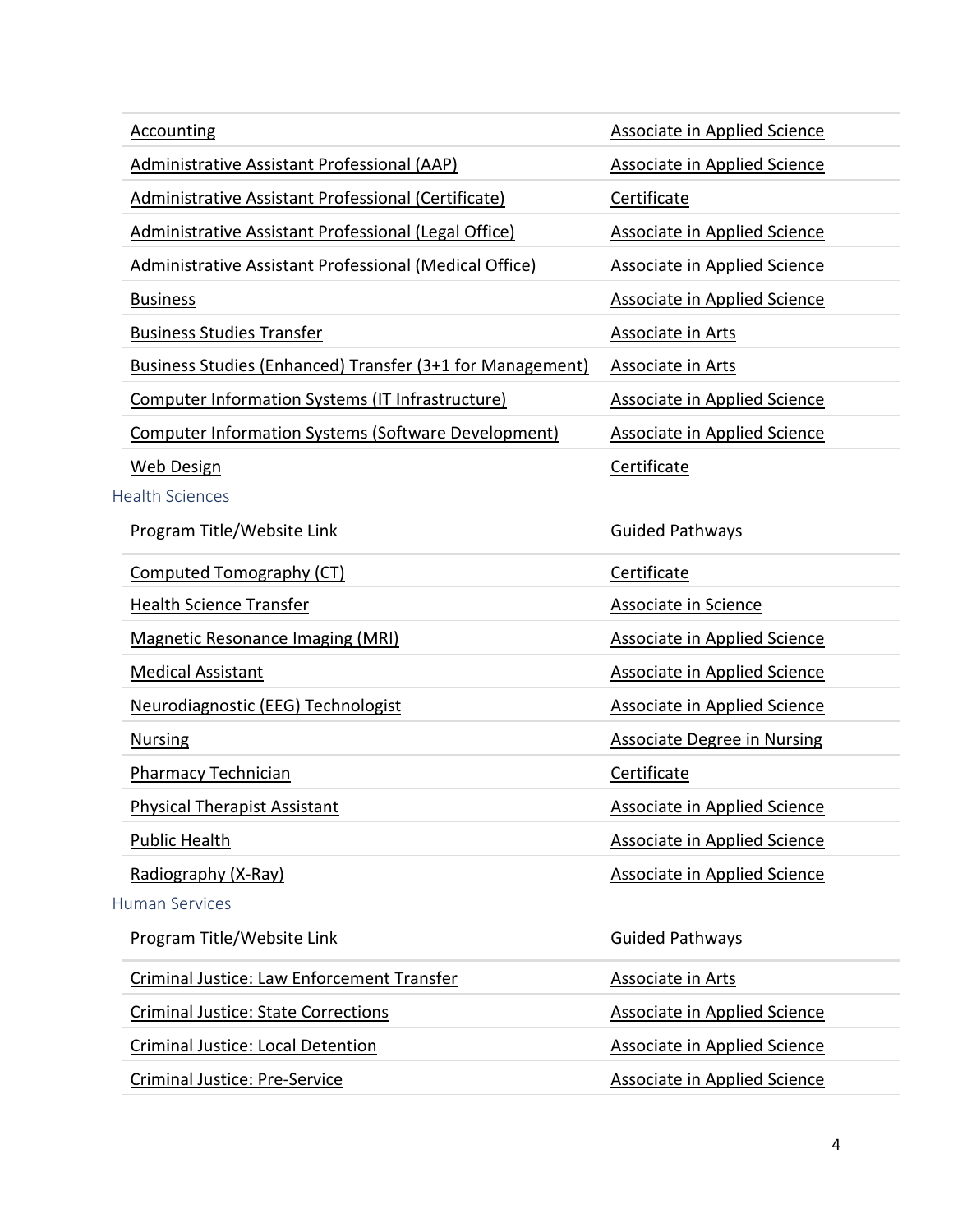|                           | Early Childhood Education (ECE)                             | <b>Associate in Applied Science</b> |
|---------------------------|-------------------------------------------------------------|-------------------------------------|
|                           | <b>Early Childhood Education (ECE)</b>                      | Certificate                         |
|                           | <b>Education Transfer (Elementary Ed.)</b>                  | <b>Associate in Arts</b>            |
|                           | <b>Education Transfer (Secondary Ed.)</b>                   | <b>Associate in Arts</b>            |
| Math & Science            |                                                             |                                     |
|                           | Program Title/Website Link                                  | <b>Guided Pathways</b>              |
| <b>Biology Transfer</b>   |                                                             | Associate in Science                |
|                           | <b>Biology Transfer (CMU Prep)</b>                          | <b>Associate in Science</b>         |
| <b>Chemistry Transfer</b> |                                                             | <b>Associate in Science</b>         |
| Math Transfer             |                                                             | Associate in Science                |
| <b>Physics Transfer</b>   |                                                             | Associate in Science                |
|                           | <b>Physics Transfer (Math Prep)</b>                         | <b>Associate in Science</b>         |
| <b>Skilled Trades</b>     |                                                             |                                     |
|                           | Program Title/Website Link                                  | <b>Guided Pathways</b>              |
|                           | Advanced Integrated Manufacturing (Automation/Robotics)     | Associate in Applied Science        |
|                           | Advanced Integrated Manufacturing (Automation/Robotics)     | <b>Training Credential</b>          |
|                           | <b>Advanced Integrated Manufacturing (Management)</b>       | <b>Associate in Applied Science</b> |
|                           | <b>Advanced Integrated Manufacturing (Machine Tool)</b>     | <b>Associate in Applied Science</b> |
|                           | <b>Advanced Integrated Manufacturing (Machine Tool)</b>     | <b>Training Credential</b>          |
|                           | Advanced Integrated Manufacturing (Plastics)                | <b>Associate in Applied Science</b> |
|                           | <b>Advanced Integrated Manufacturing (Welding)</b>          | <b>Associate in Applied Science</b> |
|                           | <b>Advanced Integrated Manufacturing (Pre-Apprentice)</b>   | <b>Training Credential</b>          |
|                           | <b>Automotive &amp; Diesel Service</b>                      | <b>Associate in Applied Science</b> |
|                           | <b>Automotive &amp; Diesel Service</b>                      | <b>Training Credential</b>          |
|                           | <b>Computer Aided Drafting and Design (CADD)</b>            | <b>Associate in Applied Science</b> |
|                           | <b>Computer Assisted Drafting</b>                           | Certificate                         |
|                           | (HRA) Facilities, Heating, Refrigeration & Air Conditioning | <b>Associate in Applied Science</b> |
|                           | (HRA) Facilities, Heating, Electricity Specialist           | <b>Training Credential</b>          |
|                           | (HRA) Refrigeration/Air Conditioning Specialist             | <b>Training Credential</b>          |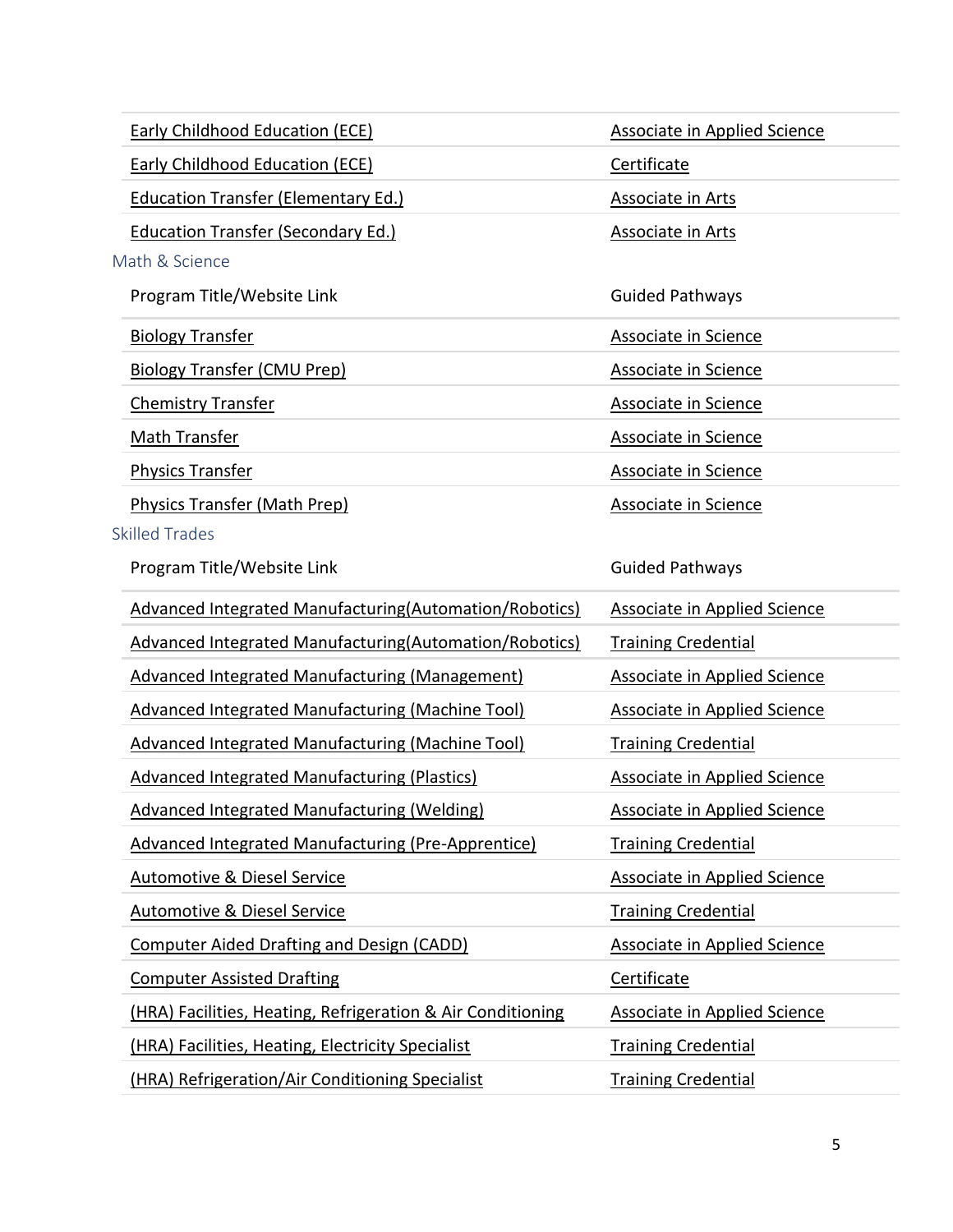| (HRA) Geothermal Advanced Credential | Advanced Credential |
|--------------------------------------|---------------------|
| Welding                              | Certificate         |

#### Student Learning Outcomes and Assessment.

The College uses the Degree Qualifications Profile (DQP) as a framework for all of student learning outcomes and assessment activities in its credit-based programs. The DQP provides a learningcentered framework for the knowledge and skills college students should acquire at the associate, bachelor, and master degree levels. The framework organizes proficiencies according to five broad interrelated categories:

- Specialized Knowledge: Regarding the theories and skills of a particular field of study.
- Broad and Integrative Knowledge: Consolidating knowledge and bridging disciplines.
- Intellectual Skills: Including both traditional and non-traditional cognitive skills.
- Applied and Collaborative Learning: Emphasizing what students can do with what they know.
- Civic and Global Learning: Recognizing the responsibility to democracy and the global community.

The DQP Framework aligns well with both the College's career-center programs and its transfer degrees. Used in combination with its course-based success rates and student withdrawal/persistence rates, the DQP enables the College to ensure comparable success rates between its two campuses, between on-campus and online delivery, and between dual-enrolled and college-level students.

#### Accreditation.

Mid Michigan College is accredited by the Higher Learning Commission of the North Central Association. The 2018 HLC Review of Mid's System's Portfolio review team contained no requirements for further monitoring, a positive indication of the College's attention to quality. Its next full review will occur in 2023-24.

In addition to institutional accreditation, Mid's Medical Assistant program is accredited by CAAHEP, its Physical Therapist Assistant program by CAPTE, its Radiography program by JRCERT. The College expects to receive final notice of its accreditation of its Nursing program by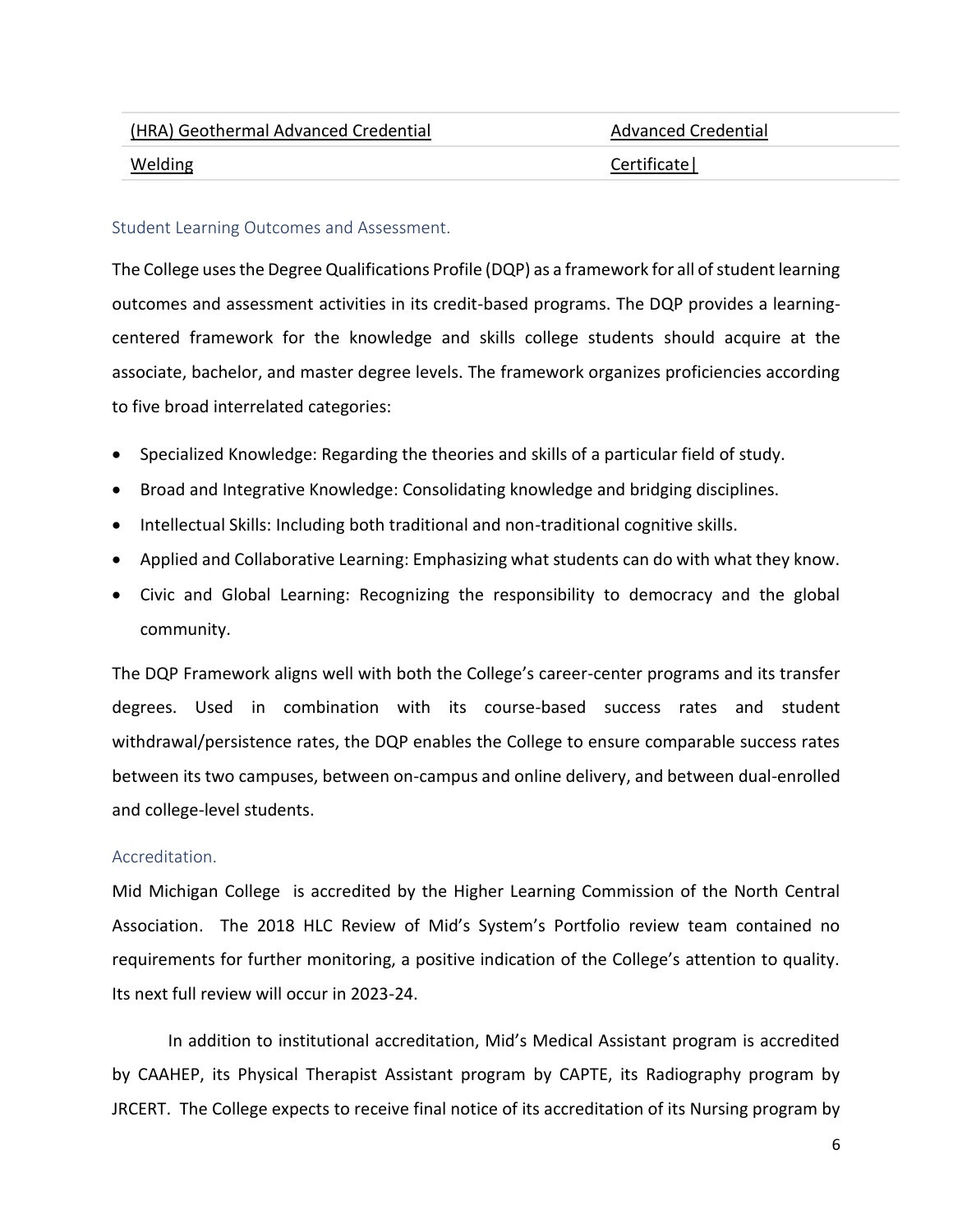the National League for Nursing Commission for Nursing Education Accreditation (NLN CNEA) by the end of 2019. Mid is the only public community college in the state to hold accreditation from the National Association of Concurrent Enrollment Programs (NACEP) for its dual enrollment programs.

#### Transfer Programs.

Approximately 55% of Mid students indicate that they plan to transfer to a university. As shown above, the College offers 13 [transfer programs](https://www.midmich.edu/academics/transfer/transfer-degrees) to enable a smooth transition. Three universities are the top destinations for Mid students: Central Michigan University (CMU), Ferris State University (FSU), and Saginaw Valley State University (SVSU). The College's reverse transfer agreements enable students to make the most of their credits earned at the university in fulfillment of the Associate degree requirements.

Central Michigan University and Mid Michigan's Mt. Pleasant location are within two miles of each other. Because of this close proximity, CMU is the University of Choice for many of Mid's transfer students. At the same time, Mid serves as a resource for CMU students who wish to stretch their tuition dollars and/or who need to regroup in preparation for stronger success at the university level. The College and the University have a unique partnership in the Chippewa Achieve Program, which enables aspiring CMU students to begin their academic studies in the small classes and with the academic support systems offered at Mid. Data from CMU show that students who complete their associate degrees at Mid have a greater likelihood of completing their bachelor's degree at CMU. The more credits earned at Mid, the higher the student's success rate at CMU. These data mirror what has been shown nationally about the value of an Associate degree and the importance of degree completion.

In addition to its top three partners, the College works with other institutions to develop formal transfer agreements so that Mid students have the opportunity to continue their education. Currently Mid has formal transfer agreements with Alma College, Bellevue University, Alpena Community College, Capella University, Central Michigan University, Davenport University, Delta Community College, Eastern Michigan University, Ferris State University, Franklin University, Grand Valley State University, Kaplan University, Kirtland Community College,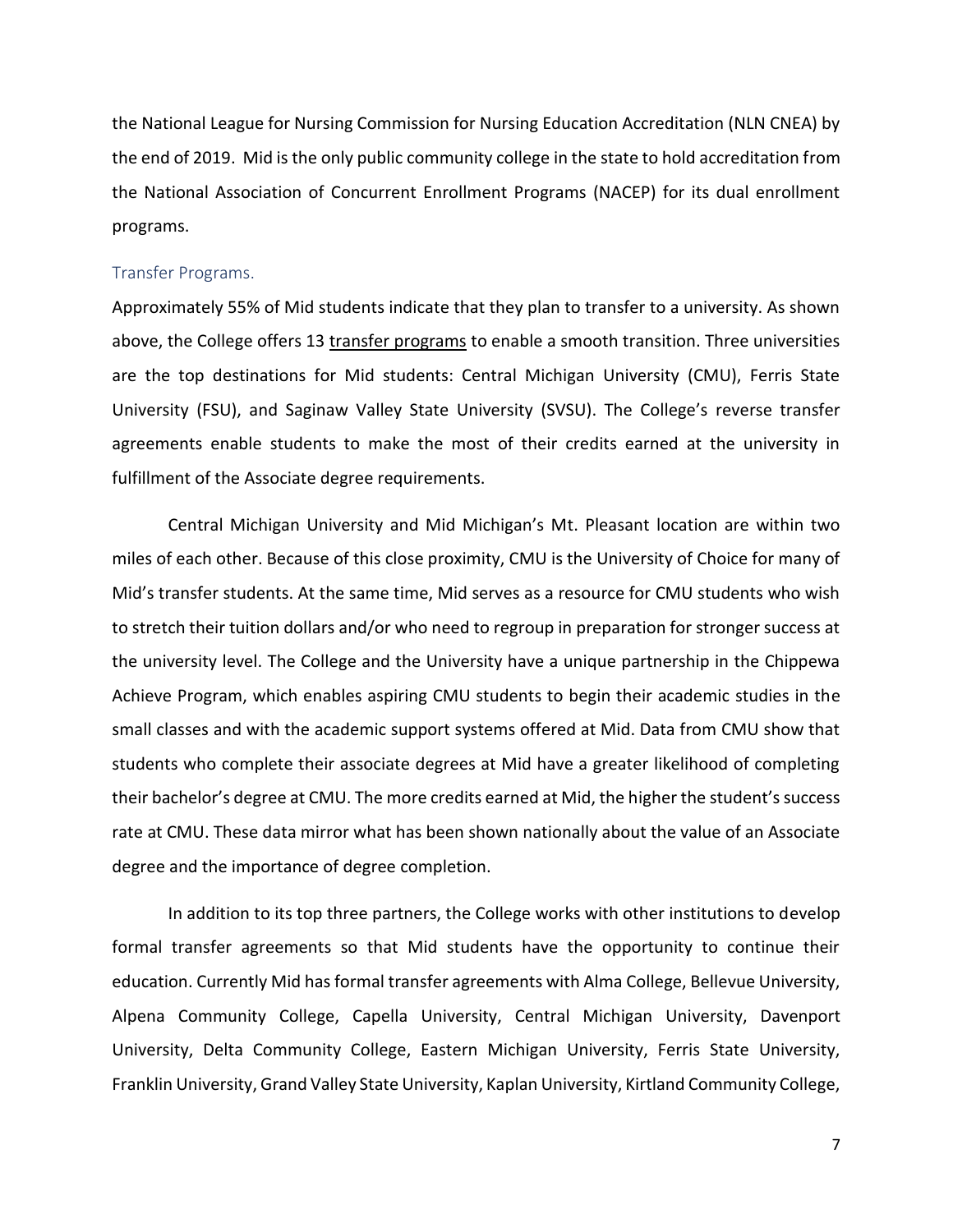Lake Superior State University, Lansing Community College, Life University, Montcalm Community College, Northwood University, Saginaw Valley State University, University of Michigan – Flint, West Shore Community College and Western Michigan University. The College is actively involved in the Michigan Transfer Network to streamline the pathway from community college to university studies.

#### The Academic Master Plan and Projected Changes.

The College's 2018 Academic Master Plan calls for increased attention to fourteen key dimensions of academic life. These priorities have implications for projected programming changes that relate to facilities and capital asset needs, especially in the career-centered certificate and degree programs that attract approximately 45% of Mid's students.

Through its Academic Master Plan, the College recognizes that learning today occurs in multiple modalities and delivery options. Knowledge and skills are interconnected and are best acquired as a package – through written materials and direct instruction, through applied learning, and through practice and continuous improvement. Mid is working to strengthen and expand its academic offerings in the following ways.

Traditional Classroom Experiences remain an essential component of the academic experience. Over 60% of Mid students attend classes at either the Mt. Pleasant or Harrison campus. The College's Mt. Pleasant campus, constructed in phases between 2009 and 2014, provides attractive and effective classroom spaces. A \$12.9M renovation of the classroom building on Mid's Harrison campus between 2018-19 created similar classroom spaces. Each campus has at least one large lecture/conference room with capacity for 150 students as well as mid-sized classroom spaces with capacities ranging from 15-50. Each campus also has smaller seminar rooms with the capacity for virtual collaboration using Zoom technology.

#### Expansion of Distance Learning Opportunities

In 2017, the College's Board authorized work to expand the College's geographic footprint across the Great Lakes Bay region as a way of reaching under-served rural populations. To achieve this goal, the College has expanded its online offerings and its dual enrollment presence. As of fall 2019, more than 20% of Mid's students are enrolled in fully-online programs and another 20%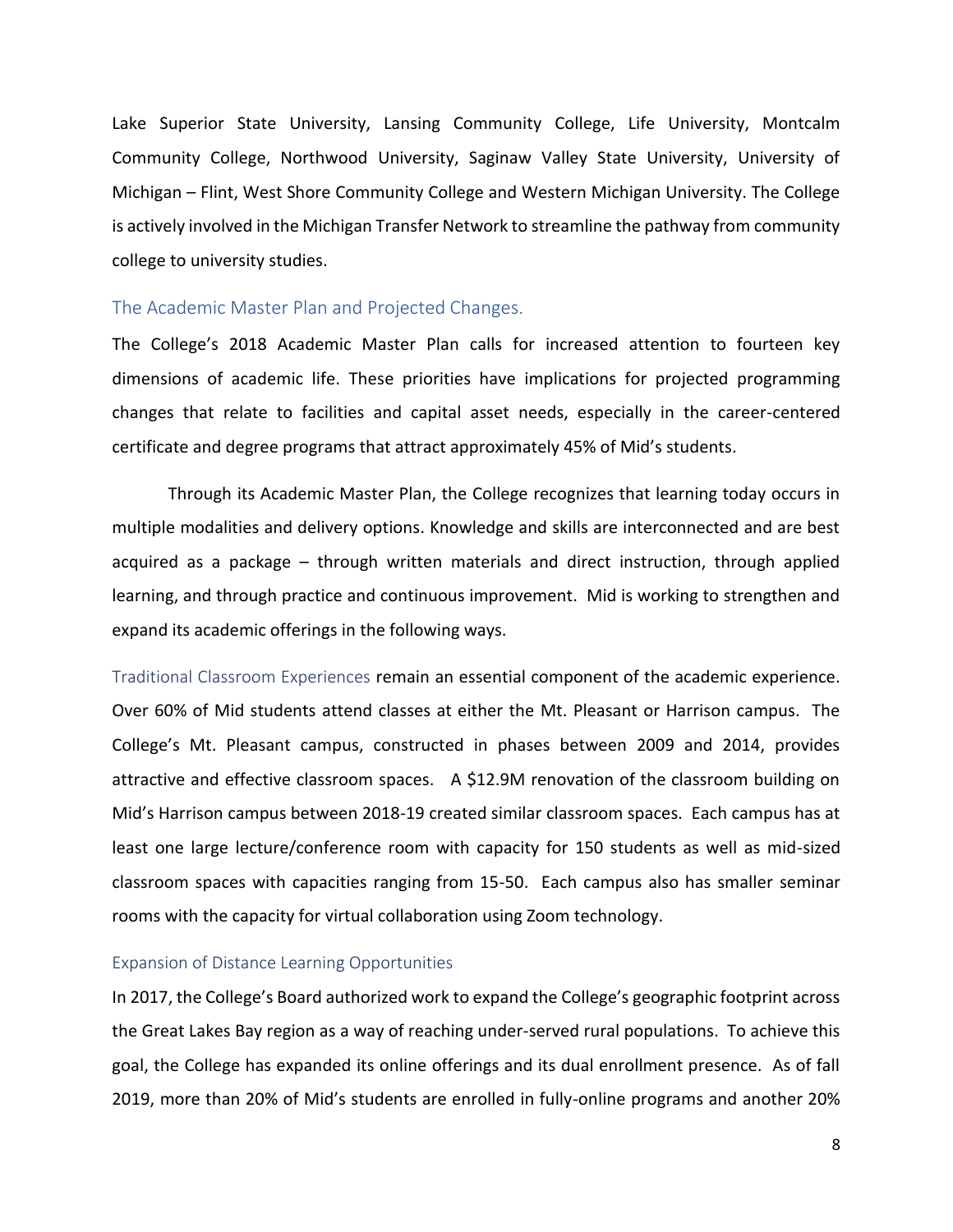are dispersed in dual enrollment courses across an eight county region. Recognizing that the technology is an effective learning modality to serve a broad region, the College is developing a Technology Plan to align with its academic and administrative goals and has created a Technology reserve fund to support such efforts. The College recognizes that integrated and innovative technology will be essential components of its next campus master plan, scheduled for 2020- 2021.

In addition to its online offerings, Mid has harnessed the power of technology through its promotion of Open Educational Resources (OER) in its courses. Since the launch of OER efforts in 2016, Mid students have saved over \$1M in textbook costs. Mid hopes to offer at least one degree program with absolutely no textbook costs for students in the next year. Mid's efforts in OER underscore its commitment to access and affordability, but these same efforts reduce revenue to the College's auxiliary services. The size and scope of the College Store in the future will be a key consideration in the College's next Campus Master Plan.

#### Applied Learning through Simulation and On-Site Experiences

Hands-on learning has been a hallmark of Mid's offerings since its start more than 50 years ago. Today, applied learning requires significant investment in simulation and practice equipment as well as clinical and externship opportunities. Mid played an instrumental role in the development of the BSN completion program launched by Central Michigan University (CMU) in 2019. It is anticipated that this will allow Mid's nearly 100 ADN graduates to smoothly advance their training and meet the needs of area health care providers. In addition to the collaboration with CMU, the dean and health program faculty actively participate in regional health care settings through student clinical placements and also through participation on various boards and committees. Of these, the THRIVE (Transforming Health Regionally in a Vibrant Economy) initiative with the Michigan Health Improvement Alliance (MiHIA) and the Great Lakes Bay Regional network is likely to bring additional opportunities to expand health care offerings for Mid students.

In the last four years, the College has dramatically improved its nursing simulation centers and expanded its offerings in magnetic resonance imaging (MRI) and in computed tomography

9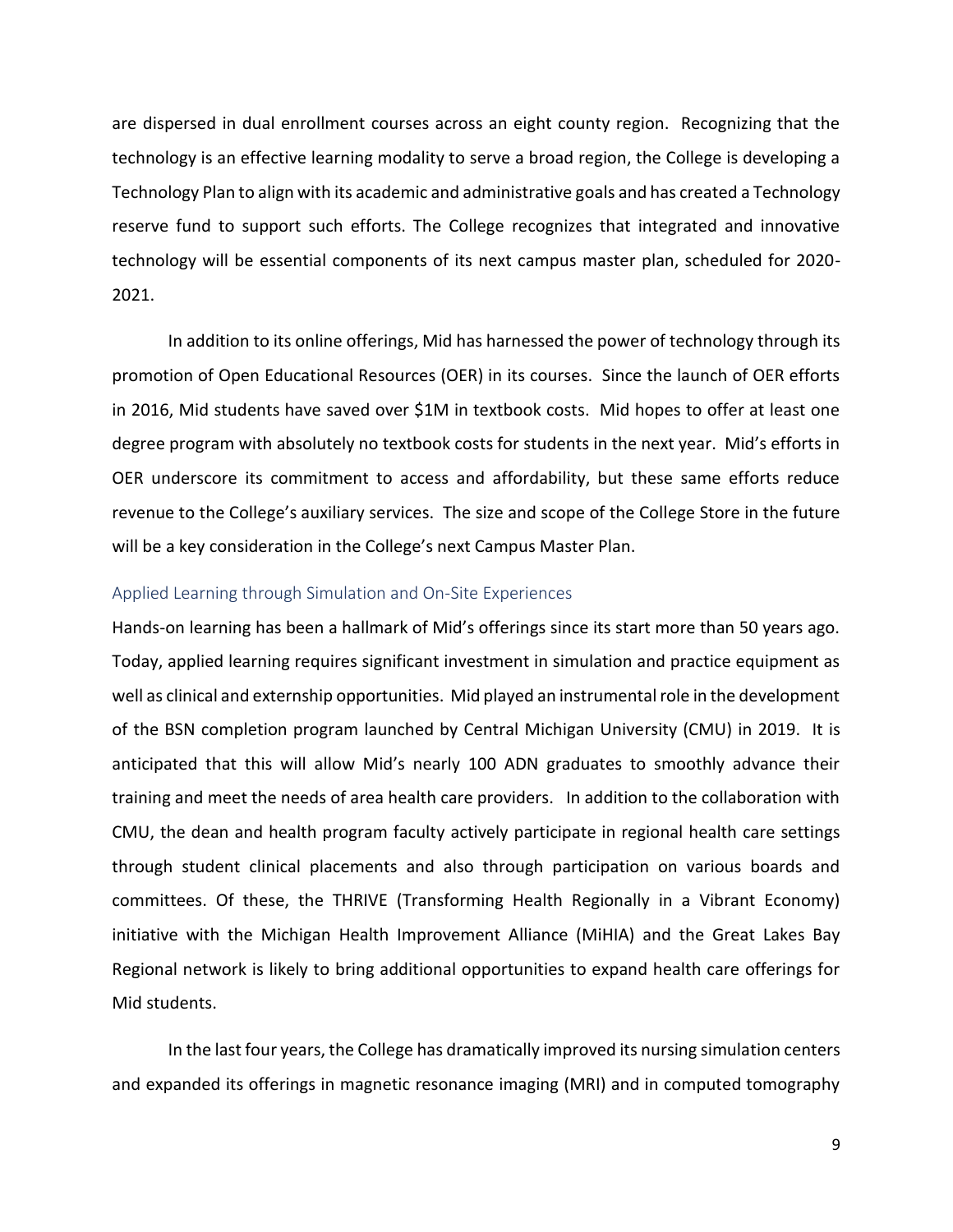technology (CT). Integration between Mid's strong health programs will enable Mid graduates to take their places on health care teams in our communities. As a part of its planning, the College intends to create an integrated health skills lab in which students from Mid's programs in Phlebotomy, Certified Nurse Aide, Medical Assistant, Nursing, Pharmacy Technician, Physical Therapy Technician, and Radiography Technicians can learn and work together.

In 2017, the College launched a full career center on its Mt. Pleasant campus to facilitate internship and apprenticeship opportunities as well as employment opportunities. Students on the Harrison campus will have access to a comparable center when the classroom renovation is complete in January 2020. The Career Center staff work collaboratively with Mid's Veteran's Resource Center and Michigan Works! to align and promote work-based opportunities.

#### Short-Term Courses and Laddered Learning.

Mid also recognizes that the traditional 32-week agrarian schedule has lost its relevance in the  $21<sup>st</sup>$  century as has the notion of a 2-year or 4-year march to an academic degree. In an age when time is one of the most cherished resources, students want an efficient structure for gaining the knowledge and skills they need. As the only Michigan community college to participate in the Lumina Right Signals grant in 2015-17, Mid identified strategies for laddering certifications into degrees. A training credential (18 hours) builds to a one-year certificate, which in turn builds to an associate degree. This approach enables the learner to earn industry-based credentials and creates momentum toward degree completion. The grant resulted in the creation of Mid's Advanced Integrated Manufacturing (AIM) program. The AIM Curriculum enables students to gain fundamental knowledge in the key aspects of the manufacturing process. It offers a laddered series of credentials that provide well-rounded training and interest specialization for entry-level up through mid-level positions in manufacturing environments. The program functions as an apprenticeship prep series of courses and transfer opportunities to STEM related fields at Michigan universities. For those who are currently employed, the AIM program opens new career paths. As a military-friendly institution, Mid's AIM program offers veterans the opportunity to translate military skills into academic credit. Flexible learning options allow students to select online courses and complete hands-on lab work during the College's open lab hours.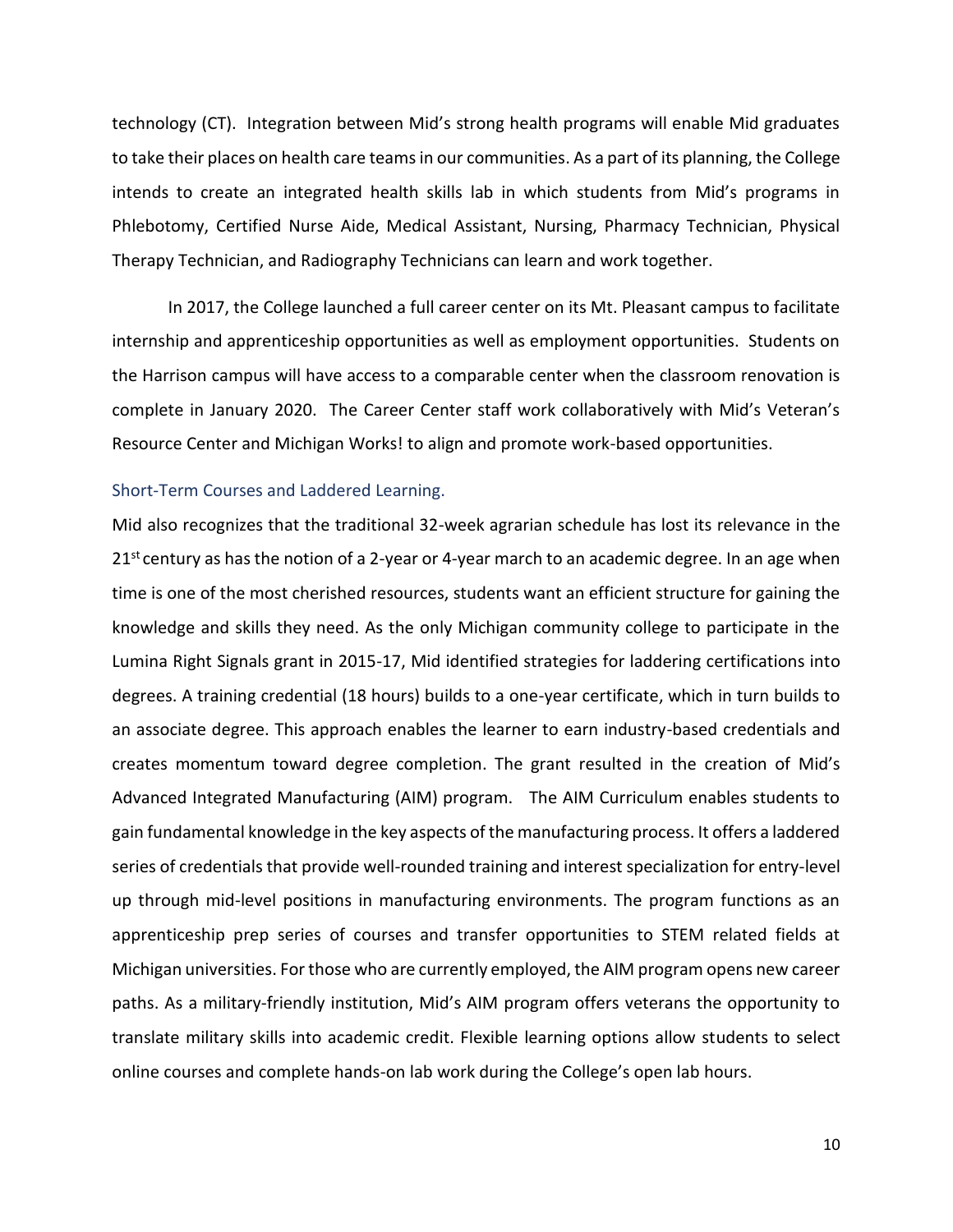The success of the AIM program served as a model for other short-term courses and laddered credentials. Current examples include the Administrative Assistant Professional (AAP) and CIS Networking programs, where courses are delivered in 8-week, hybrid formats; the HVAC Fast-Track program, in which students earn their credential in less than a year; and the Cisco Certification programs in the Computer Information Systems department. Industry-Based Credentials and Workforce Development

In response to employer needs and with a careful eye on the quality of its programs, Mid joined the National Coalition for Certification Centers (NC3) in 2018. NC3 has positioned Mid to prepare students for high skill jobs within a diverse and globalized world by building a competency-based curriculum that emphasizes third party, industry-recognized certifications that go beyond the traditional credit hour. NC3 members receive expert consultation from leading industry partners such as Snap-on, Festo, Starrett, Trane, Fanuc, and others to provide comprehensive, turnkey skilled trades development programs. Each of Mid's faculty members in the Skilled Trades division has become a certified trainer through NC3. In turn, as of fall 2019, the College has awarded more than 300 NC3 certifications to students.

In addition to NC3, the College identifies the needs of industry through its close collaboration with the Central Michigan Manufacturers Association (CMMA). Working jointly, CMMA and Mid are developing training opportunities to support Industry 4.0. For those unfamiliar with the term Industry 4.0, Bernard Marr of Forbes Magazine provides a straightforward explanation: *"*We're in the midst of a significant transformation regarding the way we produce products thanks to the digitization of manufacturing. This transition is so compelling that it is being called Industry 4.0 to represent the fourth revolution that has occurred in manufacturing. From the first industrial revolution (mechanization through water and steam power) to mass production and assembly lines using electricity in the second, the fourth industrial revolution will take what was started in the third with the adoption of computers and automation and enhance it with smart and autonomous systems fueled by data and machine learning" (Forbes, September 2, 2018). CMMA has consulted with the College in the development of its 2021 Capital Outlay Project request, recognizing that providing such advanced training will require a significant investment in facilities and equipment.

11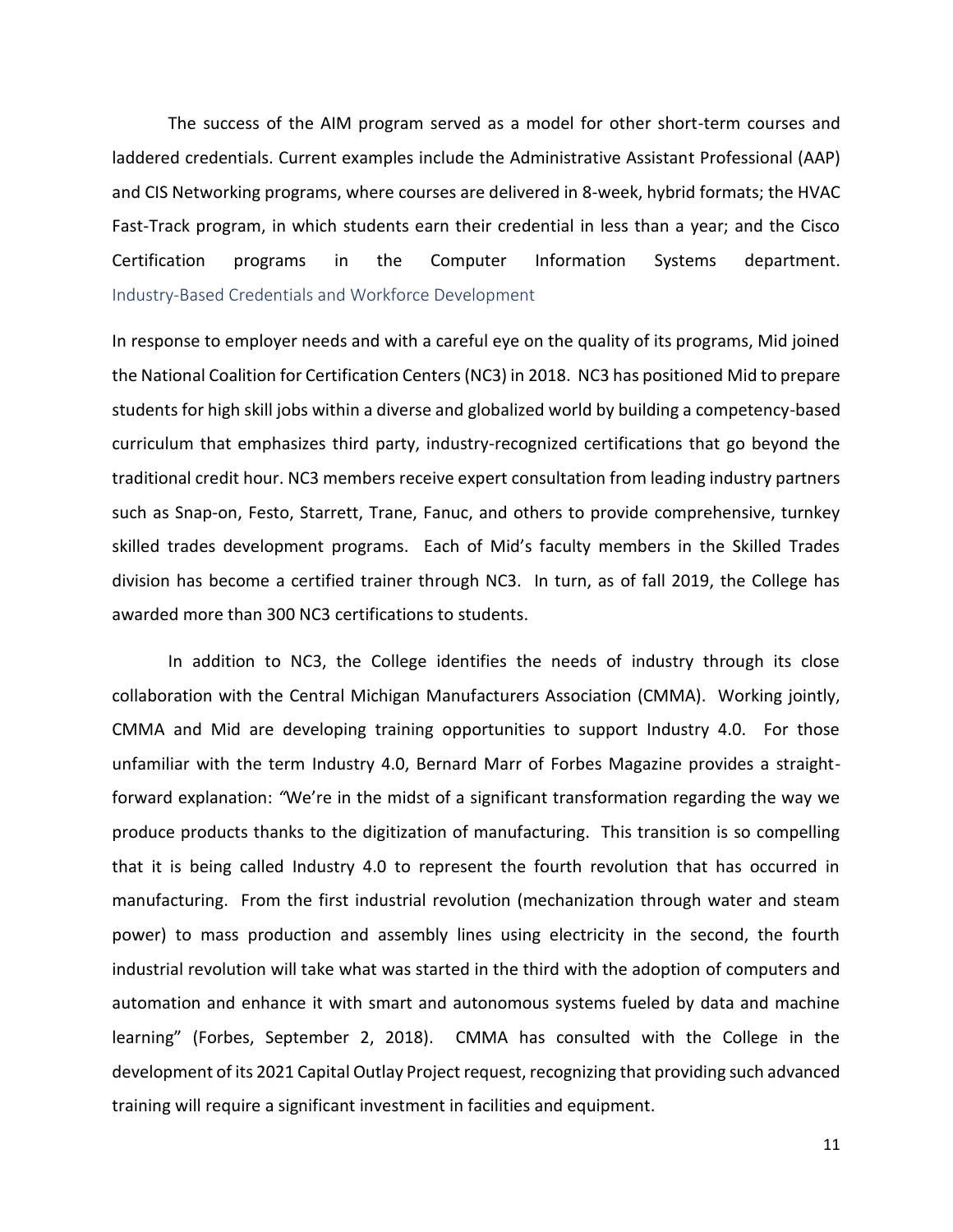#### Unique Characteristics and Community Collaborations

#### A History of Two Locations.

Through the leadership of 5 area school superintendents, Mid was authorized as a community college in 1965. Those five school districts (Beaverton, Clare, Farwell, Gladwin, and Harrison) remain the College's official service district, qualifying residents for in-district tuition.

The College offered classes in the local courthouse until 1968 when it completed construction of its Harrison campus at 1375 South Clare Avenue. That same year, Mid began offering off-site courses in Mt. Pleasant, approximately 25 minutes south of Harrison. The two campuses have grown simultaneously but with very different characters. The original Harrison campus is located on 560 beautifully wooded acres. The College's offerings in Mt. Pleasant occurred for many years in city schools, hospitals, and store-front operations. In 1993-1994, Mid consolidated its Mt. Pleasant offerings when it purchased and renovated a 56,000 sq. ft. office building on Pickard Avenue. The Pickard Street building served the College well but was limited in health and science lab spaces. This led the College to construct the Doan Center in 2009, the Student Orientation and Readiness Center in 2011, and the Center for Liberal Arts and Business and Morey Technical Center in 2014.

The Harrison campus continues to draw students from the original five school districts with some modest enrollment from counties to the north, while the Mt. Pleasant campus draws from a larger population base, primarily in Isabella and Gratiot counties. Mid is active in civic and economic development efforts in much of central Michigan. Today, the College serves the needs of rural citizens across a broad swath of the center section of our state, reaching as far west as Big Rapids and as far east as the Thumb. Mid's footprint in the state has expanded as it draws students from or provides services in 72 Michigan counties.

The College works to ensure parity between its two campus locations to create a level playing field for student success. Investments in significant renovations to each campus have alternated each year. After the CLAB and Morey Tech Building were opened in 2014, the College turned to improvements on the Harrison campus, opening the Poet Family Outdoor Education Center in October 2019 and investing \$12.9M in the renovation of the classroom building on the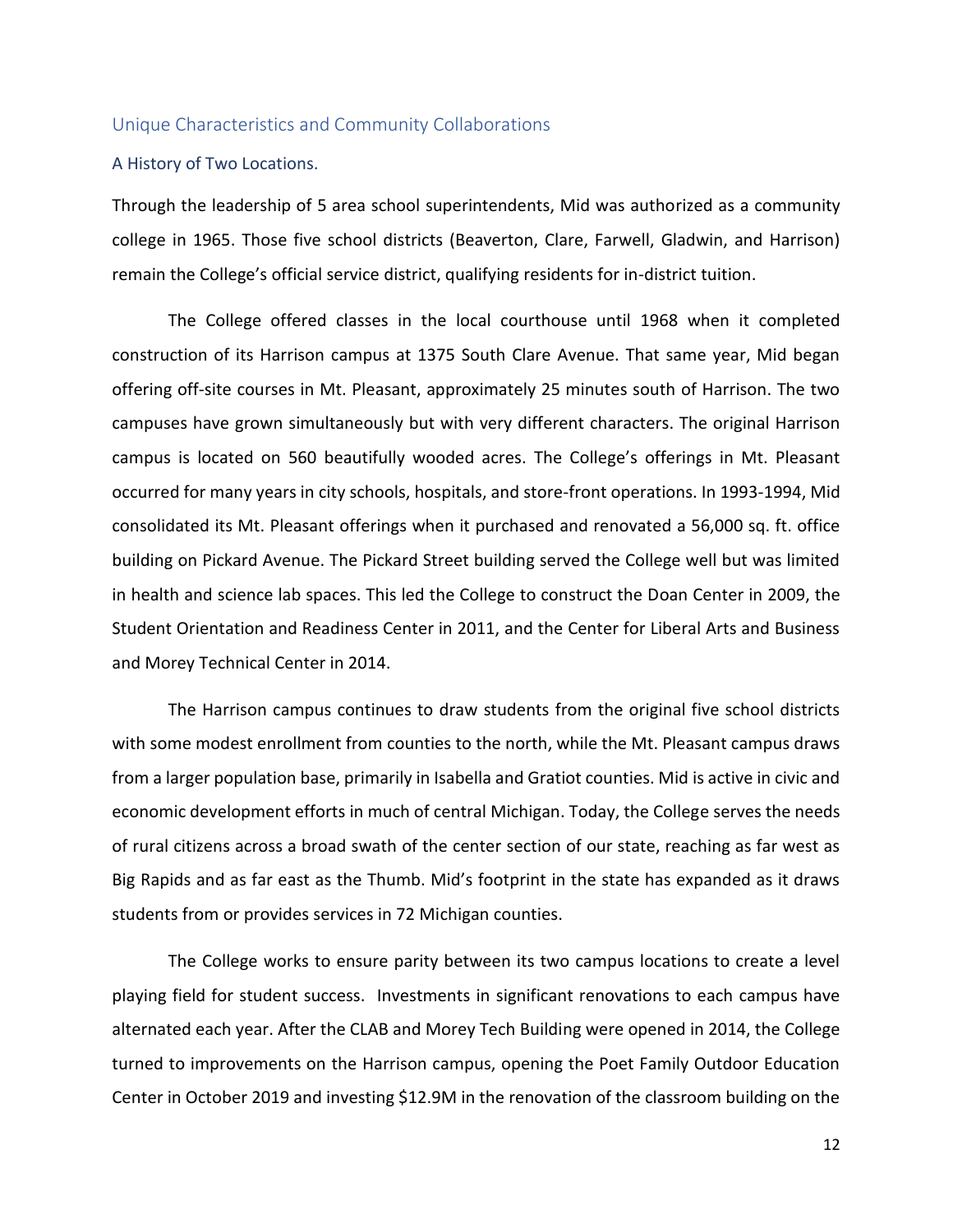Harrison campus, which will be completed by January 2020. However, the College recognizes that the Harrison Tech Center has a full range of offerings in contrast to the limited offerings at the Morey Technical Center in Mt. Pleasant and is seeking ways to make such opportunities more accessible for Isabella County, and Gratiot County students.

Until the opening of the Morey Tech Center on the Mt. Pleasant campus in 2014, almost all of the skilled trades training occurred on the Harrison campus, and it remains the stronger of the two in terms of tech-training spaces. The Harrison Tech building was constructed in 2000 and, as shown in Attachment C (Peter Basso & Associates Facilities Assessment), it is in good condition. It has been updated to include equipment from the 2014 NSF-Funded Plastics grant, the AIM program, and the 2018 Skilled Trades Training Fund. Program faculty have been able to reorganize equipment in 2019 to allow for a more effective flow of learning experiences and the integration of a newly purchased robot. The Harrison campus also has a larger welding lab, and the College's HVAC program is currently offered only in Harrison. In 2018, a collaboration between the Clare-Gladwin RESD (CGRESD), Mid, and the CMMA resulted in a Marshall Plan Grant. These funds were used for a new NC3-based automotive lab at the CGRESD location, approximately 1 mile from Mid's Harrison campus.

In contrast, the Morey Tech Center in Mt. Pleasant has a more limited set of offerings in only Welding and CADD courses. The Morey Tech Center was funded primarily through private donations with significant support from the Central Michigan Manufacturers Association. Its opening in 2014 coincided with that of Mid's Center for Liberal Arts and Business. Funding for Morey Tech was limited, but it was constructed to allow for expansion when additional funding became available. The College's 2021 Capital Outlay project proposal seeks support to expand its Morey Technical Center to provide classroom and laboratory space for a curriculum based in Industry 4.0, modest offerings in HVAC, testing space for industry certifications including CISCO, and the integration of the Career/Apprenticeship Center.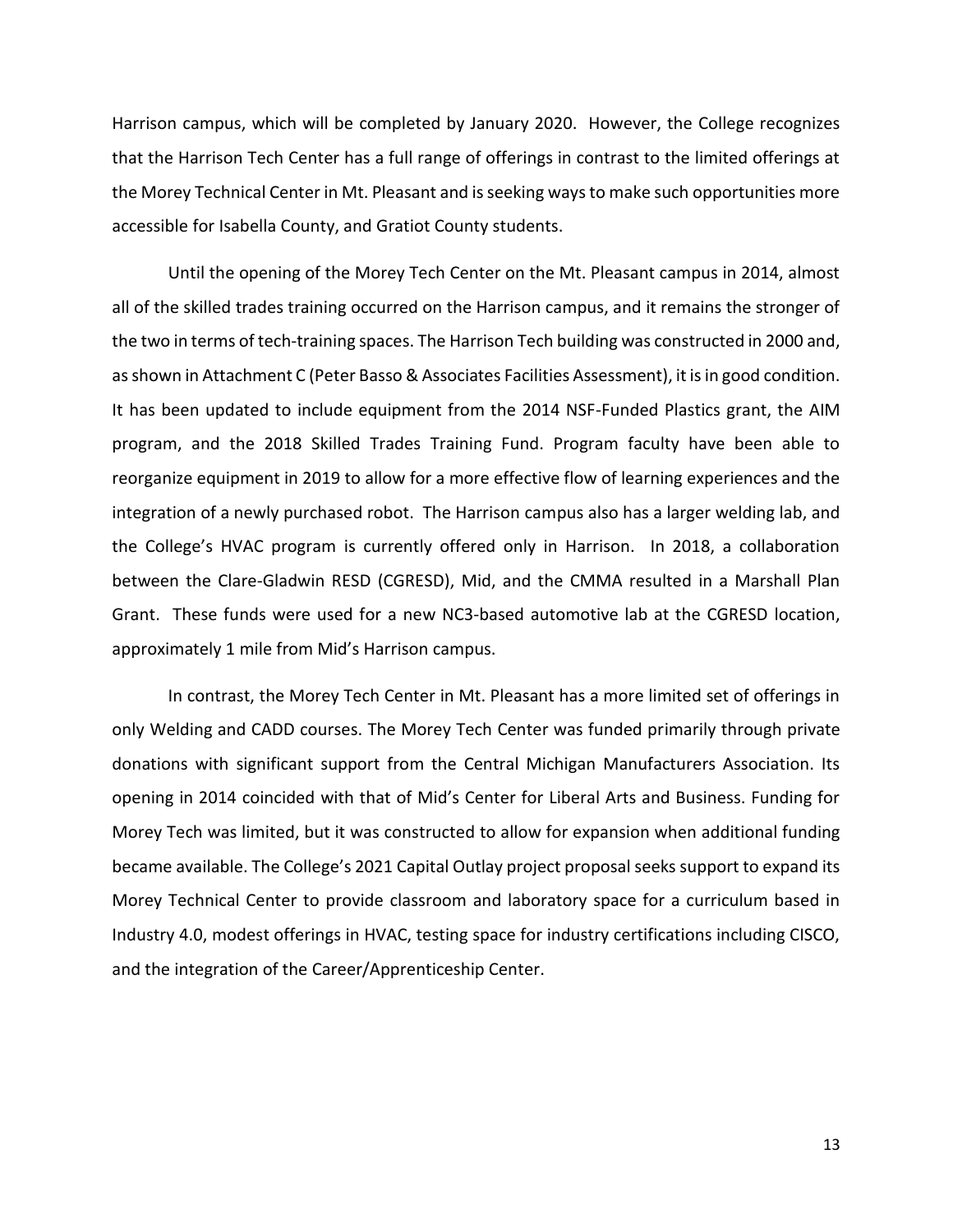#### Socio-Economic Challenges

Data from the U.S. Census and the U.S. Bureau of Labor Statistics show that the Great Lakes Bay Region and, more specifically, Mid's service area is challenged by low educational attainment and correspondingly low median household income as shown below.

| Location              | <b>Household</b><br><b>Median</b><br><b>Income</b> | % of Labor Force with<br>post-secondary<br>no<br>degree | % Blue Collar |
|-----------------------|----------------------------------------------------|---------------------------------------------------------|---------------|
| U.S. Nationally       | \$59,039                                           | 57%                                                     | 13.6%         |
| State of MI           | \$54,909                                           | 61%                                                     | 20.8%         |
| <b>Clare County</b>   | \$41,099                                           | 78%                                                     | 37%           |
| <b>Gladwin County</b> | \$45,722                                           | 76%                                                     | 42%           |
| Isabella County       | \$48,426                                           | 61%                                                     | 44%           |

The socio-economic profile of the area acts as a countervailing force for personal advancement. Because so many people in our region have not earned a credential or degree, they are less inclined to encourage their children to go off to college unless the relevance of the program is clear to them. That is why Mid's healthcare and skilled trades programs are so important.

The College works diligently to encourage post-secondary education. It reaches out to its K-12 partners in many ways including through its:

- Foundation funded Students of Promise program for students in grades 7-12;
- Federally funded Educational Talent Search Program for students in grades 6-12;
- Federally-matched TRiO program for first-generation Mid students;
- Corporately funded Verizon technology summer camp for girls;
- Extensive dual enrollment and early college programs;
- Strong partnership with local middle and high schools;
- Collaboration with MSU Extension for family-centered programs; and
- Expanding offerings in community education and lifelong learning.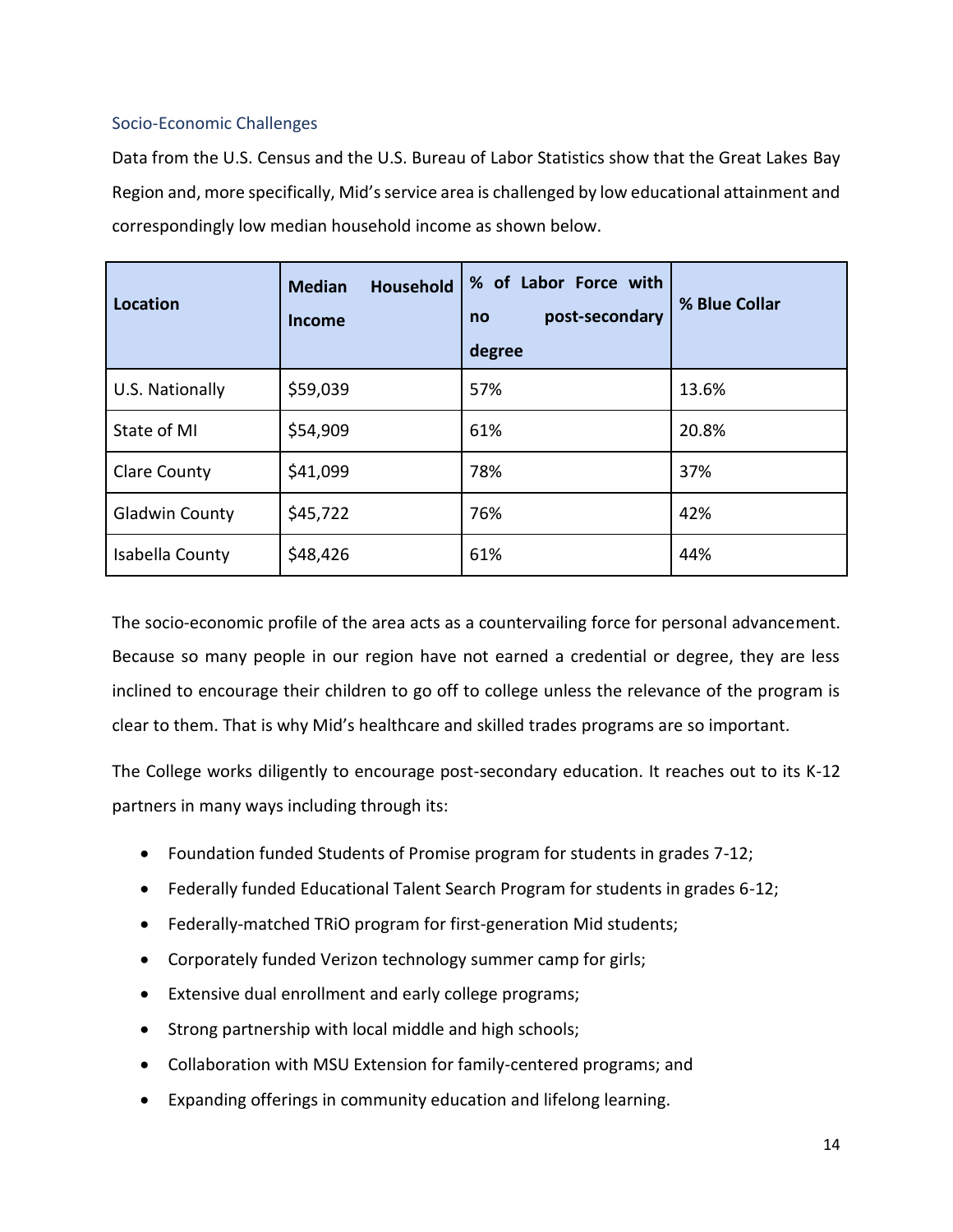Dual Enrollment. Of the College's outreach efforts to improve college attainment rates, dual enrollment is the most significant. More than 1000 students from 43 area high schools begin their college careers through dual enrollment at Mid. Eight of the 43 high schools, plus 3 additional RESDs/ISDs, offer an enhanced dual enrollment program characterized by a series of courses that build to significant progress toward a degree. These include:

- ●Beal City High School
- Beaverton High School
- Clare Public High School
- Clare-Gladwin RESD
- Farwell High School
- Gladwin High School
- Gratiot-Isabella RESD
- Harrison High School
- ●Huron ISD
- Ithaca High School
- Shepherd High School

#### Community Connections.

Mid is embedded in the fabric of our central Michigan communities, including strong relationships with area employers. Our citizens see Mid students and graduates throughout our communities. The College has established 65 affiliation agreements with health care providers and hospitals to provide for clinical experiences for over 450 students annually in our eight health care programs.

Mid is a key partner for MSU Extension. Through shared staffing and collaborative efforts, Mid/MSU-E programming brought between 500-900 people to the Harrison campus in each of the last three years.

Mid is actively engaged with regional business and industry partners. Twenty-four sites in the region supported and benefitted from a Mid intern(s) in the past year. Nearly 100 local leaders from many different industries serve on the College's various advisory councils, ensuring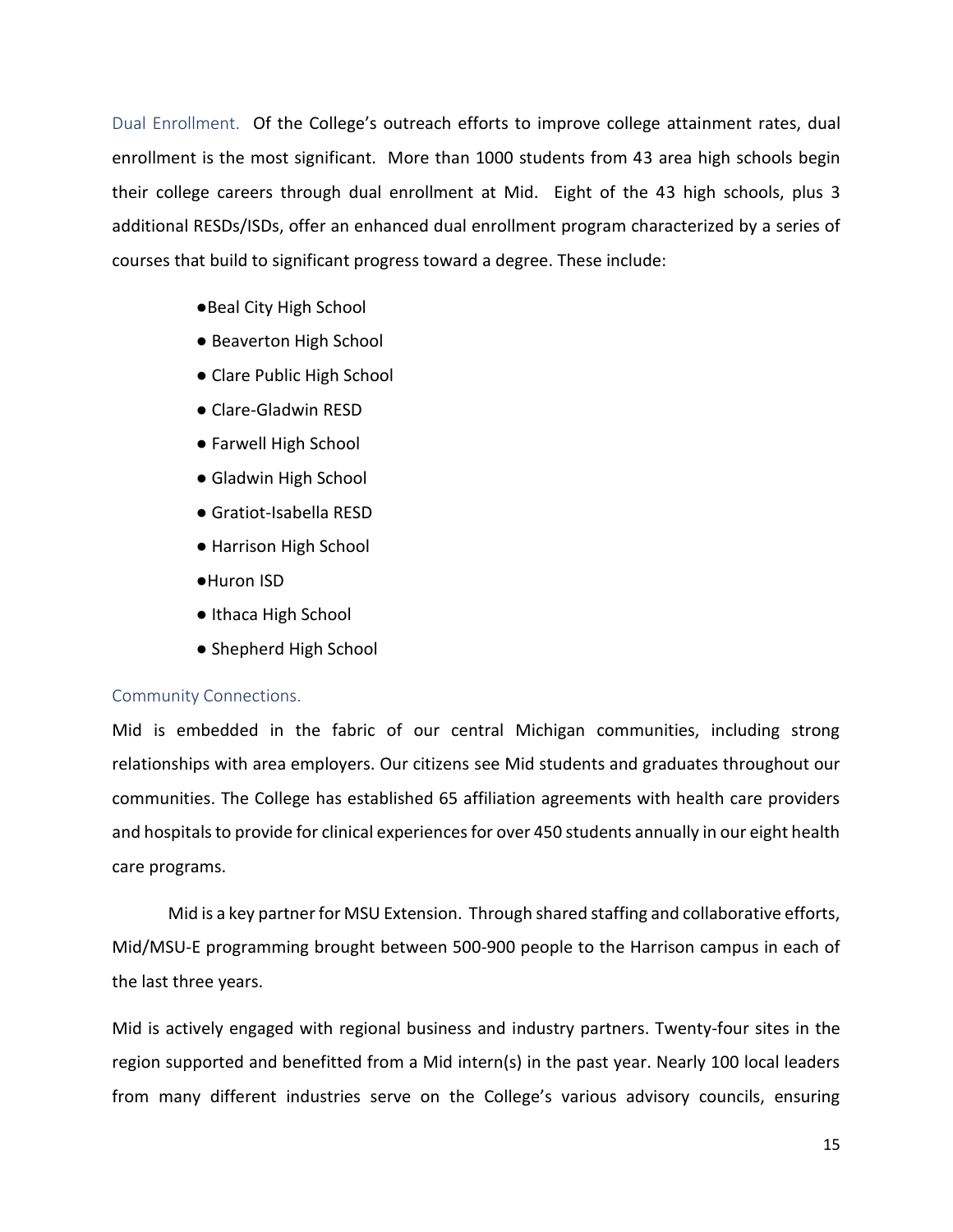employer input into Mid's course offerings. The College is a part of the Great Lakes Bay Regional Alliance, the Mid Michigan Economic Development group, the East Michigan Council of Governments, the Central Michigan Manufacturers Association, the Mid Michigan Health Boards, the Advance Michigan Center for Apprenticeship Innovation (AMCI), the Michigan Occupational Deans Council (MODAC), Michigan Works! Region 7B, the Region 5 Prosperity Zone, the Plastics Alliance, the East Michigan Council of Governments, local DDA and LDFA Board, and the National Center for Community College Entrepreneurship. The College is an active member of the Chamber of Commerce in the cities and towns it services and hosts numerous events on its two campuses in Harrison and Mt. Pleasant. College staff and faculty participate in numerous community activities and, in 2017, visited each of the local government units in the service district to provide an update on the College's offerings.

#### Workforce Development.

Some students discover Mid through its short-term training opportunities, the strongest of which include Phlebotomy (193 hours), Certified Nurse Aide (120 hours), Welding (120 hours), CDL/Trucking (160 hours), and the Online Electrical Apprentices program. More than 300 students enrolled in Mid's short-term training courses in the last year. In addition, Mid offers training opportunities in more than twenty areas of professional development for area employers.New programs include drone training, community health worker training, and an expansion of phlebotomy offerings in Michigan's Thumb area. For Fiscal Year 2018-19, Mid offered 35,908 training hours with an 83% completion rate. Of the 839 students, 420 were participants in customized trainings, and Mid earned a 99% overall student satisfaction rating. Specific achievements included:

| <b>Rapid Response Welding</b>    | 36 students with a 95% completion rate   |
|----------------------------------|------------------------------------------|
| <b>CNA</b>                       | 64 students with a 98% completion rate   |
| Phlebotomy                       | 82 students with a 90% completion rate   |
| <b>Electrical Apprenticeship</b> | 219 registrations                        |
| <b>CDL Class A</b>               | 33 students with a 100% completion rate. |

16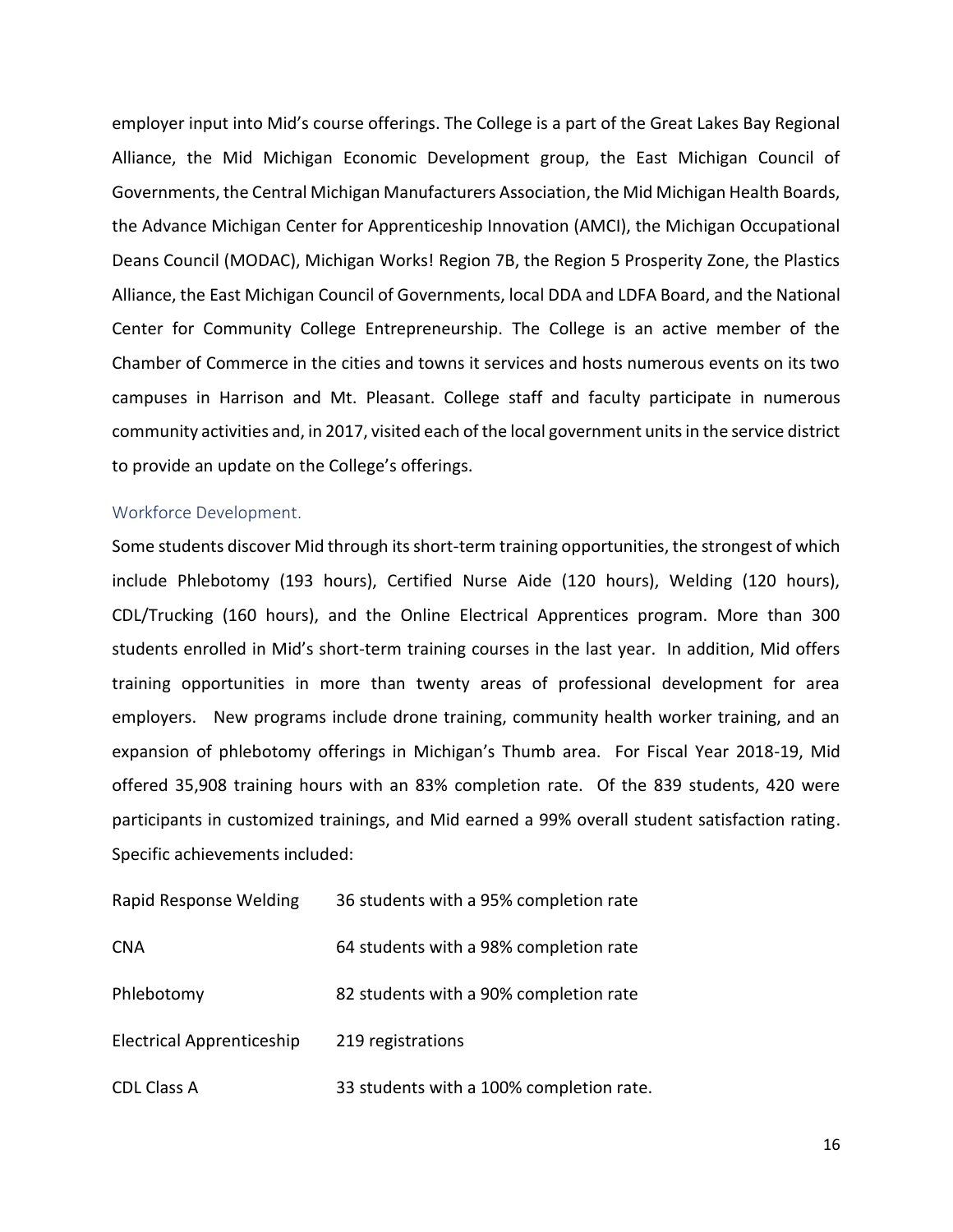The College has begun to integrate NC3 certificates into its workforce training, enabling participants to stack those credentials toward a credit-based certificate or degree.

In addition to on-site training, Mid offers a variety of eLearning courses that can be utilized by businesses and individuals. For example, the non-credit eLearning suite gives access to numerous electrical apprenticeship titles approved by the U.S. Department of Labor's Bureau of Apprenticeship Training. The Mid Michigan Small Business & Development Center (SBDC), based at Mid, enhances Michigan's economic well-being by providing counseling, training, secondary market research for new ventures, existing small businesses and advanced technology companies. The SBDC positively affects the economy by strengthening existing companies, creating new jobs, retaining existing jobs and assisting companies in defining their paths to success.

Mid welcomes citizens of all ages to its facilities. The Harrison Campus sits on 560 acres of wooded land. The College has worked with a number of groups, including a local mountain bike club, student groups, and local Boy Scouts, to develop a system of trails that are open to the public. In 2019, it opened the Poet Family Outdoor Education Center to better support these groups. There are three miles of groomed walking trails that are open year-round for walking, running, snowshoeing, etc. There are over 15 miles of mountain bike trails on campus. The college holds two mountain bike races and a foot race on campus each year. Mid also hosts local high school cross country invitational meets and a number of community races. Mid makes its facilities available at no charge for local non-profit organizations. Organizations that regularly take advantage of this opportunity include Women's Aid Service, Central Michigan Health Department, 4-H, MARSP (Retired School Personnel), Clare-Gladwin Board of Realtors, Clare-Gladwin Reading Council, Gideons International, Michigan Department of Agriculture, Mid Michigan Cattle Producers, and Twenty Lakes Antique Engine Club. Mid Michigan College is frequently the host for a variety of community awareness events. For example, the judicial and law enforcement community collaborated to host a Drug Symposium at Mid. Nearly 200 people convened to gather more information about the proliferation of illegal drugs in our region and the devastation that these drugs wreak. Similarly, the college collaborated with the county health

17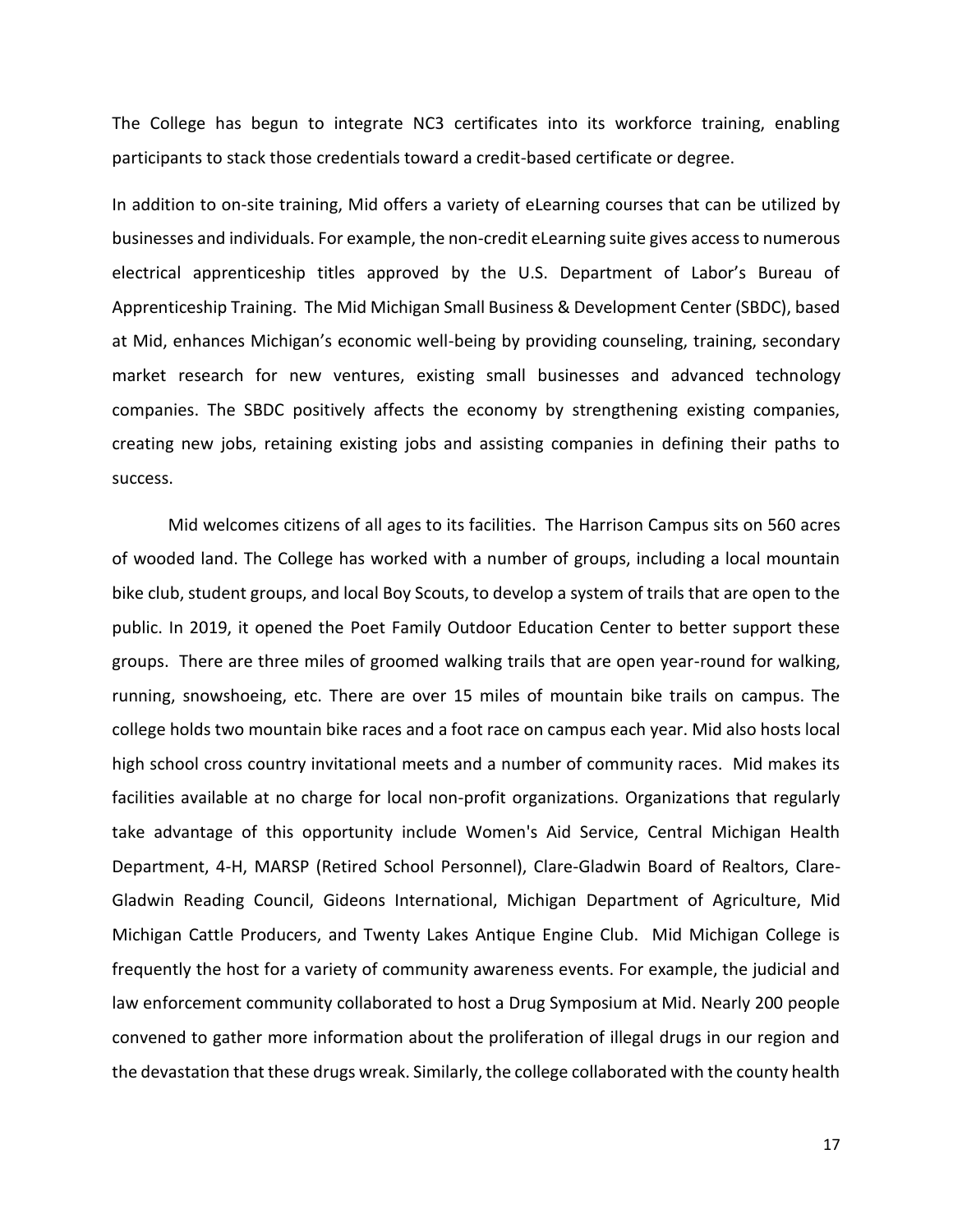department to host a symposium for developing strategies to address the designation of Clare and Gladwin counties as two of the unhealthiest counties in the state.

Lifelong Learning opportunities at Mid have been rejuvenated with a robust set of courses for [personal enrichment](https://www.midmich.edu/departments/corporate-continuing-education/lifelong-learning). Artistic Welding, Tuscan Culinary Cooking, and Children's Theater have been met with great enthusiasm. Online, the College has partnered with a well-established provider, Ed2Go. This provides our citizens professional and personal enrichment in a wide variety of subjects through a six-week online format.

#### Veteran Pride.

Mid values its veterans and has earned the Gold status designation, the highest awarded by the Michigan Veterans Affairs Association. More than 100 veterans are enrolled as Mid students and many receive a veteran coin as special recognition from the College as they cross the stage.

#### Other Initiatives Impacting Facility Use

#### Aging Infrastructure/Limited Resources.

The College has long been concerned about its aging infrastructure on its Harrison campus. Many of the electrical, plumbing, heating, and air conditioning systems date back to the 1970s and have far exceeded their life expectancies. Failing infrastructure threatened the viability of all programs on the Harrison campus and the College's ability to fulfill its mission in Clare and Gladwin counties. Renovation of the Harrison classroom building had been the focus of the College's unsuccessful Capital Outlay requests from 2014-2018. In 2017, recognizing the urgency of infrastructure repairs, the College's Board of Trustees voted to invest \$12.9M in the Harrison campus. Of this, more than \$10M covered infrastructure upgrades and the demolition of more than 40,000 sq. ft. of existing but under-utilized space. Reducing the square footage of the classroom building will thereby reduce costs of the facility, improve the Harrison campus ROI, and ensure its sustainability. Beyond addressing the infrastructure issues, the renovation improves spaces for student interaction and learning support services.

Funding for the Harrison campus renovations is coming from the College's reserve funds and bonding. While the result is a more energy efficient, safer, and more comfortable facility, the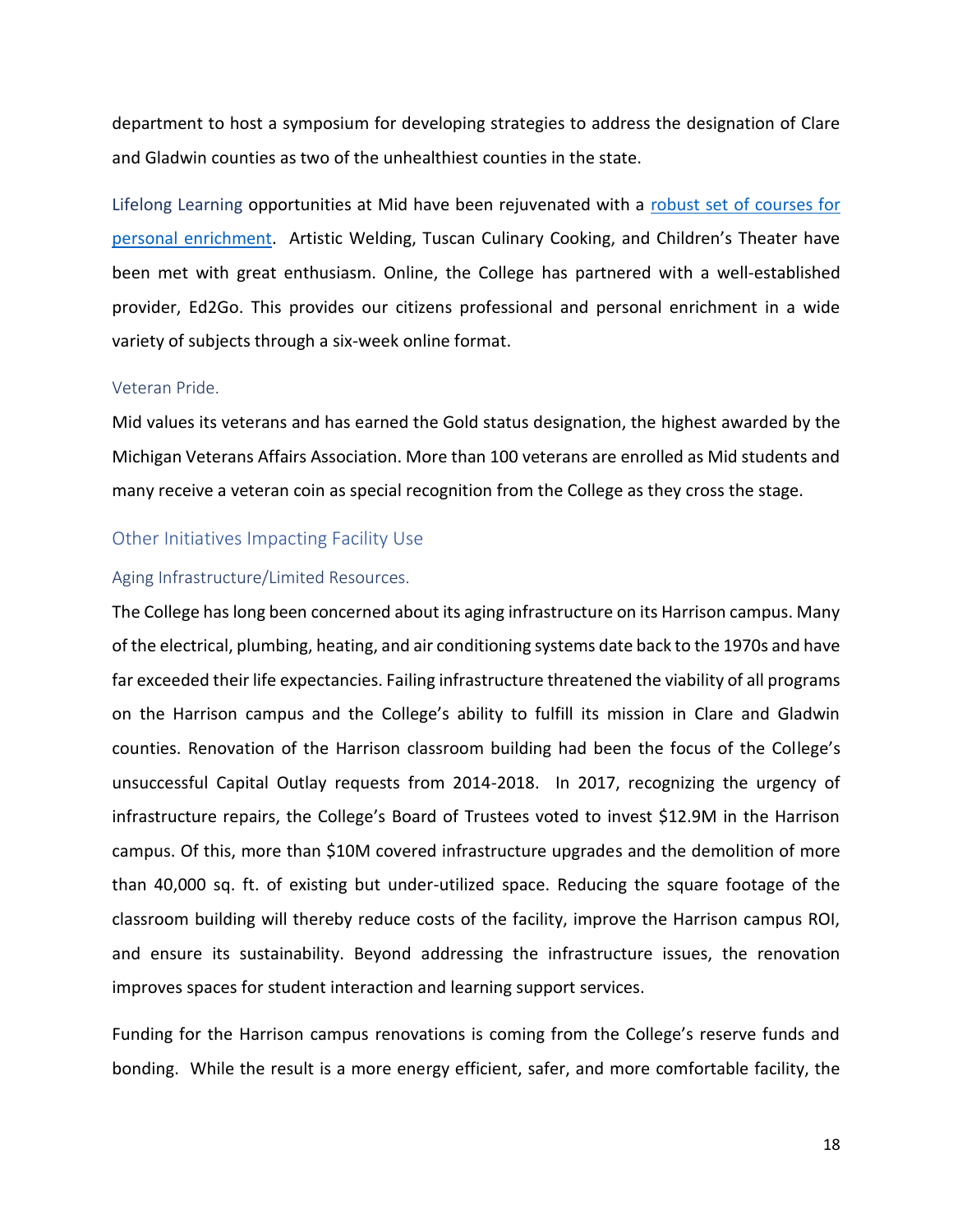renovation is also diminishing the College's reserve funds, making other initiatives more difficult to undertake.

#### Economic Development Impact

In 2019, Mid contract with EMSI (Economic Modeling Services of the Strada Group) to determine its economic impact on its service region. The EMSI report for the Clare, Gladwin, and Isabella counties shows that in FY 2018-19, Mid's operational spending added \$21M in income to the region, the equivalent to supporting 492 jobs in the region. Further, approximately 46% of Mid students come from outside the region, and some relocate to the Mid service area for classes. The spending generated by these students and those from the region is estimated at \$4.8M. The greatest economic impact, however, comes from the education and training Mid provides. The knowledge and skills that Mid students gain enables them to earn higher salaries and increase the productivity of area companies. As a result, in fiscal year 2018-19, EMSI estimates that \$43.4M was added in income for the regional economy, equivalent to supporting 698 jobs. The total impact of Mid's work in our service area totals \$69.2M. This is as large as the entire Agriculture, Forestry, Fishing, and Hunting Industry in the region.

The impact of skilled trades as dimensions of the region's economy has been outlined above. It is worth noting that, of the 50 jobs listed in the state's publication (MI Hot 50— Tomorrow's High Demand High Wage Careers), 10 are related to the programs supported by the College's 2021 Capital Outlay Project. And, through Mid's transfer degrees, more students will continue on to bachelor degrees in technical and engineering fields. Preparing Mid students for these careers would address some of the regional challenges described in the section on unique socio-economic challenges of Mid.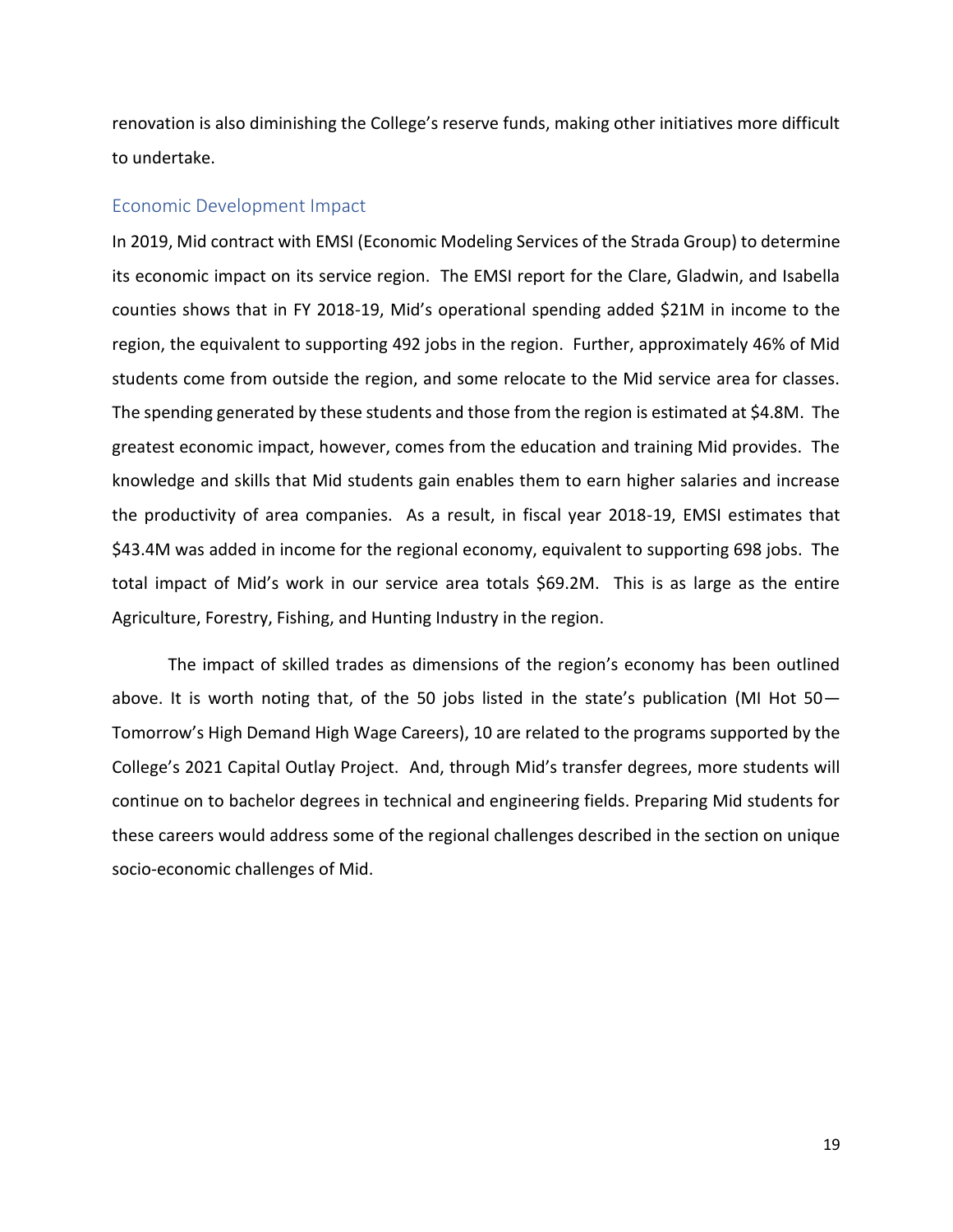## III. STAFFING AND ENROLLMENT

#### Enrollment Patterns

Like many community colleges, Mid has seen a decrease in enrollment as economic activity in the state has *increased.*



Enrollment Trends in Credit Hours

Even though Mid's decreases have been more modest than many of its counterparts, its heavy reliance (72%) on tuition and fees for general fund revenue makes any decline worrisome. Student enrollments by program for fall 2019, as well as a listing of the College's most popular programs over the last five years, are listed in Appendix A. Students access these programs by attending classes on campus, hybrid/blended, online, at off-campus locations including high schools, off-site clinical experiences, on- campus simulated experiences and by Zoom technology.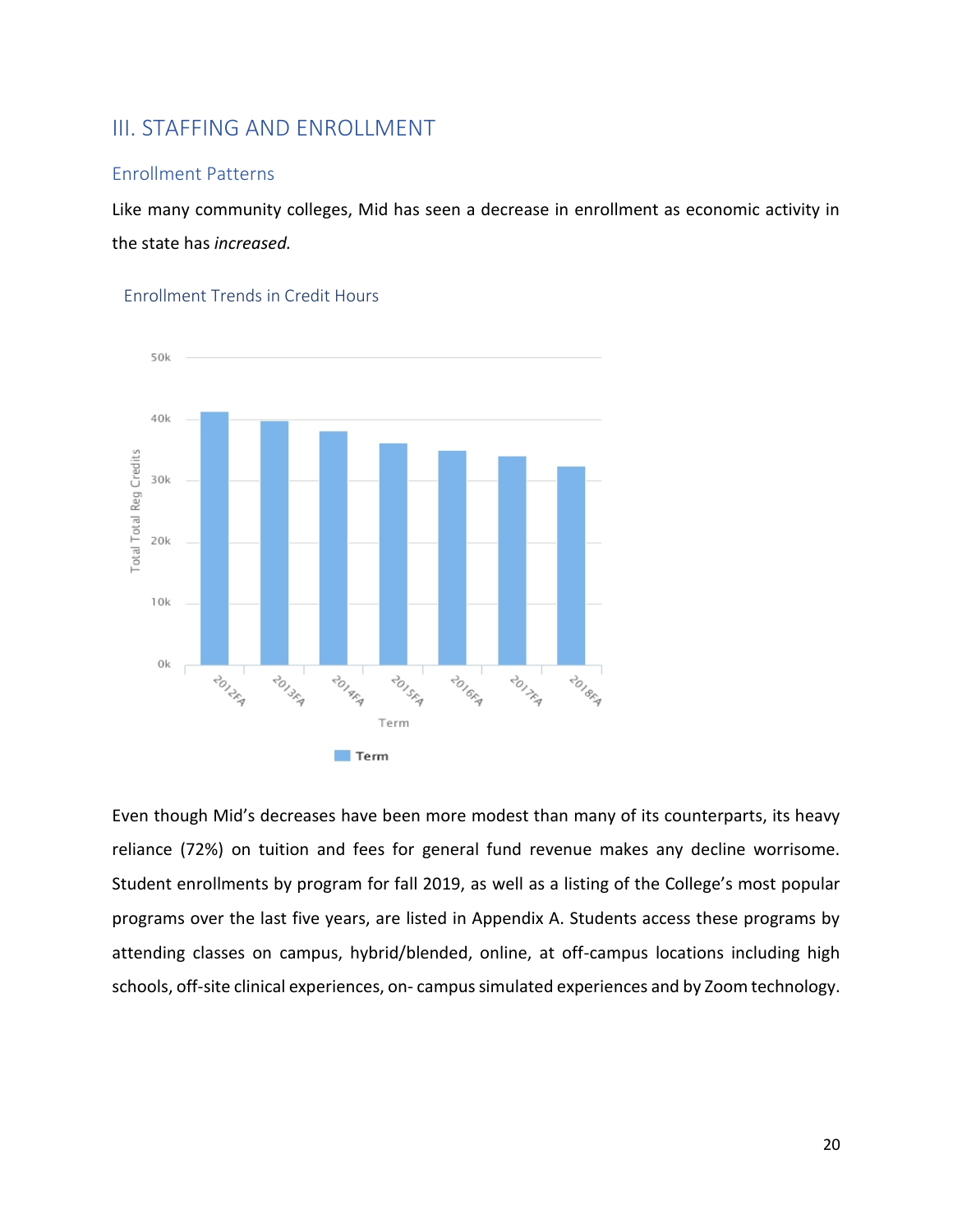Home Residencies of Mid Students



As shown here, Mid attracts students from, and delivers services to most of the state, with the highest concentrations in Clare, Gladwin, Isabella, and Gratiot Counties. Approximately one-third of Mid students are from its original service district of the five school districts in Clare and Gladwin counties. Diversifying its enrollment profile is a key objective in the College's strategic plan. Through expansion of its skilled trades programs, the introduction of short-term courses and programs, and the expansion of its online offerings, the College hopes to attract and retain more students over

the age of 25. In 2018-19, Mid participated in the Degrees When Due project to identify students who had left Mid with a significant number of credit hours but who had not enrolled in the previous three semesters. That work prompted outreach to more than 600 students in the hope that we can reduce the number of Michiganders who have "some college, no degree."

#### Retention and Completion.

Mid has made a concerted effort to improve retention and completion rates. The College offers support services to students in a range of situations and backgrounds including outreach to veterans, to non-traditional students, and to students who are studying solely online. The Mid Mentor team provides applicants and students with a single point-of-contact for general assistance about enrolling and succeeding at Mid. The cohort-based caseloads of Mid Mentors allow for tailored communications and actions based on the College's diverse student body.

#### Program Enrollments.

The chart shows the top fifteen academic programs by enrollment. Black segments indicate returning students, green indicate first-time students, orange signifies transfer students to Mid, and purple indicates guest students. The blue column on the left side represents dual enrollment.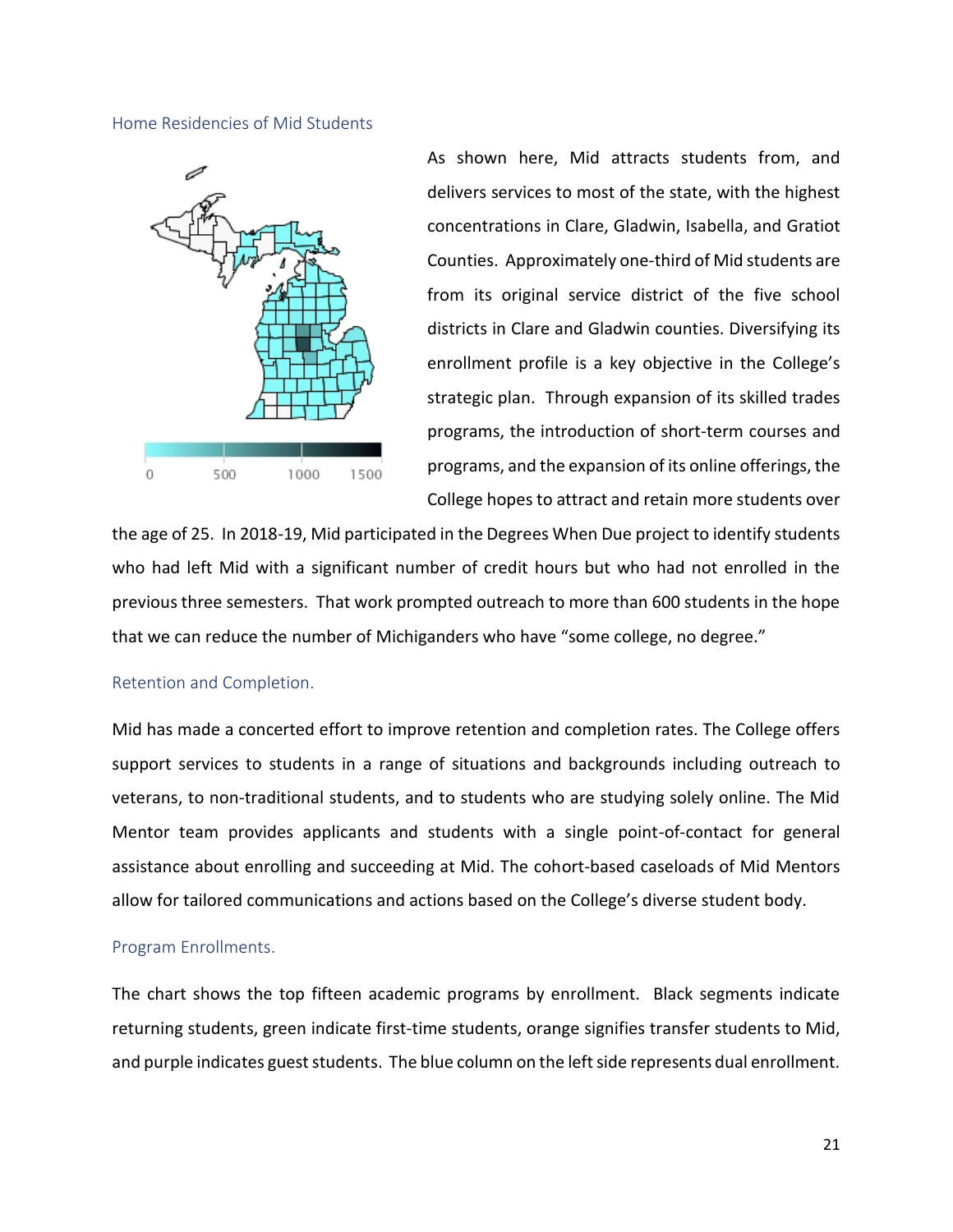

Although Drafting is the only skilled trade program to make the top fifteen, the College has seen significant growth in its tech and trade programs which are showing an 18% growth between 2012 and 2018.

#### Enrollment Projections

The College anticipates a continued decline in the number of traditional college-age students, based on the state and local demographics. This decline could be as much as 15% by the year 2020. However, the College recognizes that there are more than one million adults in the state who have some college credit but no degree or credential. By creating greater access to programs with applied learning (such as healthcare and skilled trades), the College believes that it can offset this decline. The College anticipates continued growth in its online programs. Enrollment on the Mt. Pleasant campus is also anticipated to grow as the result of greater efforts to recruit in Gratiot County and to expand the range of offerings available. In addition, the College is expanding its footprint with outreach to Huron and Tuscola counties in the Thumb region and to Mecosta/Osceola counties to the west. Increased efforts to build corporate and customized training programs and appealing community education offerings are also anticipated to bring offsetting revenue to the declining credit-based profile. Enhanced lifelong learning opportunities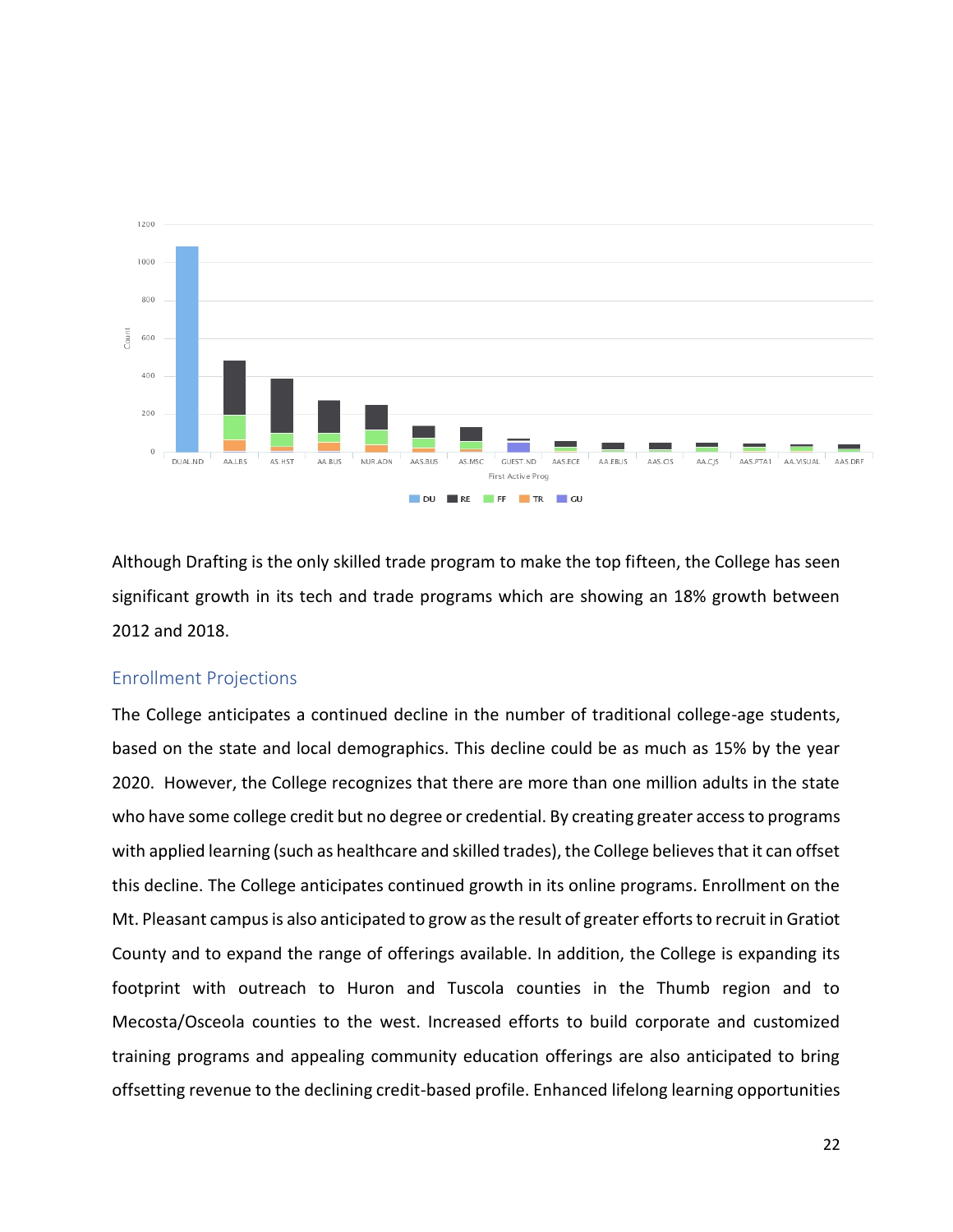will serve the aging population of our region and create an additional revenue stream to support the College's activities.

#### Instructional Staff/Student and Administrative Staff/Student Ratios

IES-NCES data reflects an overall student to faculty ratio of 25 to 1 across Mid's programs. In the Skilled Trades programs, five full-time faculty cover 868 available seats, filled by 174 students. Given the 15 credit hour load of full-time faculty, this indicates adequate staffing for the Skilled Trades programs.

#### Class Size.

Class sizes range from 7 to 70 with most in the 20-25 range. In 2019, classes on the Mt. Pleasant campus are running at a 69% fill rate; online courses show a 72% fill rate; and Harrison courses show a 64% fill rate. The College has piloted Zoom course offered from the Harrison campus to the Huron ISD for synchronous distance learning. Based on this successful pilot, the College has engaged in negotiations with Zoom, Inc. to expand its use of Zoom. This would enable the College to link a small class in an outlying rural area to the home campus.

#### Future Staffing Needs

Mid, like many institutions, is seeing a generational shift in its faculty and staff. In the last two years, it has seen a turn-over of approximately 20% of full-time faculty due to retirements. All of these lines have now been filled by new instructors. In addition, the College has recognized the need to add additional instructional staffing—a need that has been identified and underscored by the Higher Learning Commission. For academic year 2015 -16, the College added three fulltime faculty positions, one full-time instructional coordinator, and significantly revised six faculty lectureship positions. In 2017, five Health Sciences administrative lines were converted to fulltime faculty status. The ratio of clinical students to instructors was reduce from 8 to 6 in 2016 and the College has made corresponding adjustments in its staffing. Continuing conversations between the administration and faculty are aimed at identifying the number and character of additional full-time faculty staffing needs, given a decline in traditional, on-site, lecture-based courses. It is anticipated that additional instructional and support staff will be needed as the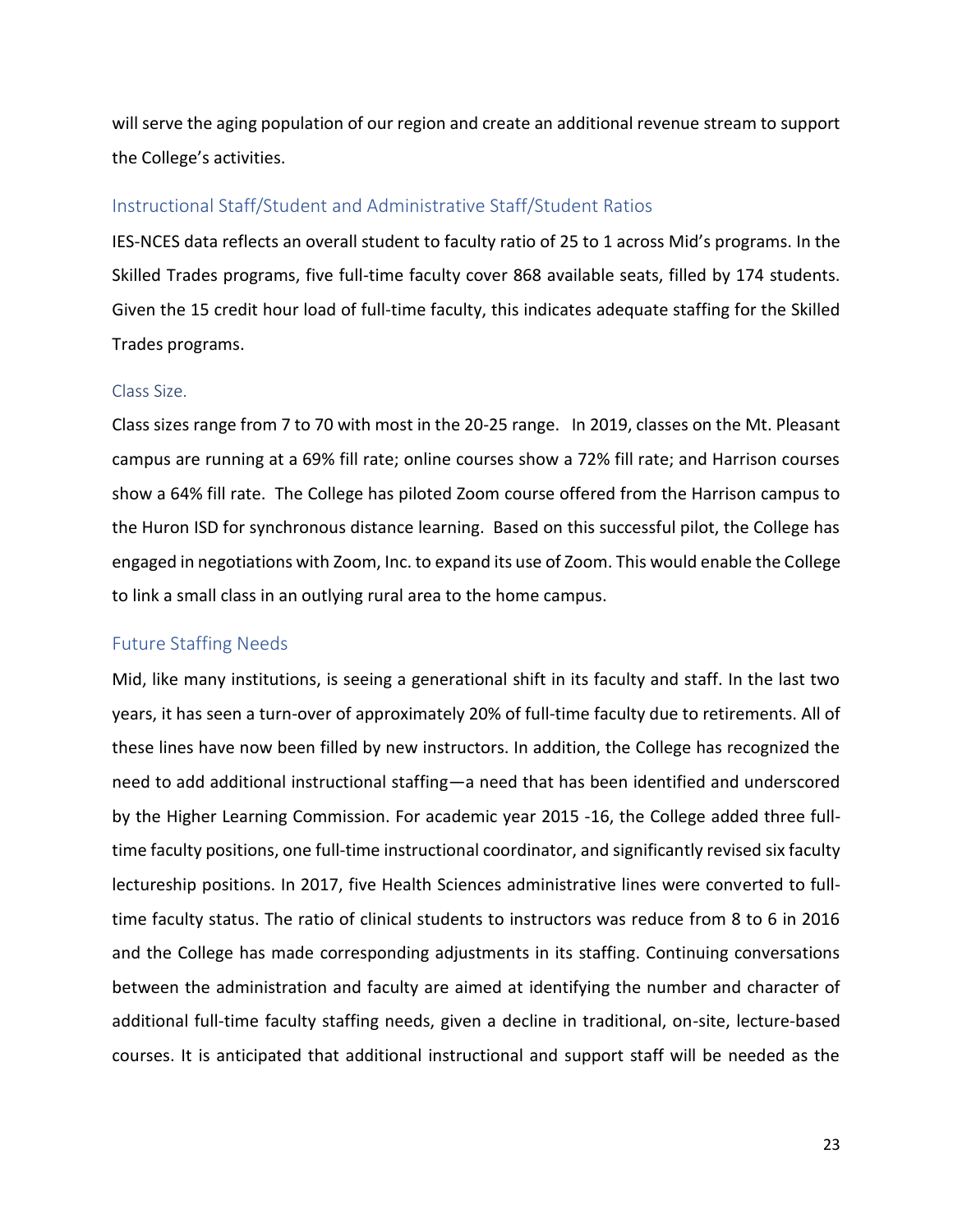College adds applied learning and online delivery options and expands its geographical footprint over the next three to five years.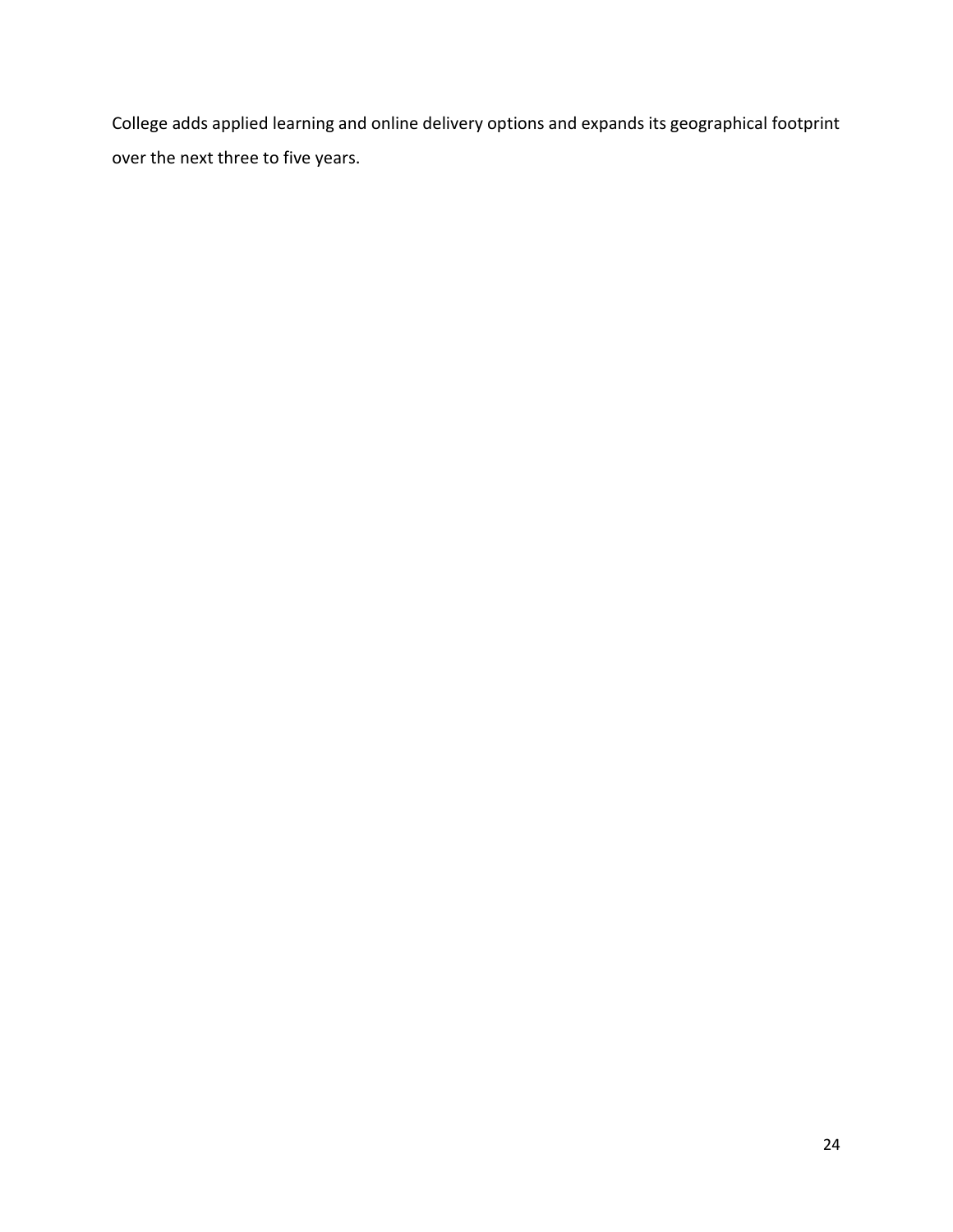# IV. FACILITY ASSESSMENT

The College operates from its original campus in Harrison, Michigan (built in 1969), from its Mt. Pleasant campus (built 2009-2014), online, and in many high schools across the middle of the state as it offers dual enrollment to over 900 students in K-12 partner schools.

#### Summary Description and Replacement Value.

The summary description of Mid Michigan College's facilities and the respective replacement value is provided in Appendix B, the Appraisal report from R.A. Schettler, Inc.

#### Functionality of Structures and Spaces

In April of 2015, Mid engaged Newmann/Smith Architecture to partner with the college to develop a campus Master Plan. Over 20 focus groups dedicated extensive time and effort providing input through information-gathering sessions. The process involved understanding the College's Mission Statement and Core Values, evaluating the existing characteristics and conditions of each campus, establishing and prioritizing needs, and developing a framework to guide how these needs may be physically incorporated in the future. The Master Plan is available in Appendix C located on the College website at Master Plan.

Although the Morey Tech Center currently has one open bay, its classroom spaces are oversubscribed, and there is no capacity for skills testing or for the incorporation of basic classes in the HVAC program. The faculty and staff hope for additional space to bring Career/Apprenticeship placement services to the facility.

#### Facility Infrastructure

The current condition of the College's infrastructure is provided in Appendix D, the Peter Basso and Associates (PBA) Mechanical and Electrical Master Plan document. It also is available on our website at Mechanical and Electrical Plan. This analysis will change after the renovation of the Harrison campus is complete in 2020.

The proposed renovation of the Morey Tech Center would incorporate industry standard power requirements. The building sits on a concrete slab and the expansion is also expected to be one story with possible mezzanine areas for classrooms and offices. Thus, it is believed that weight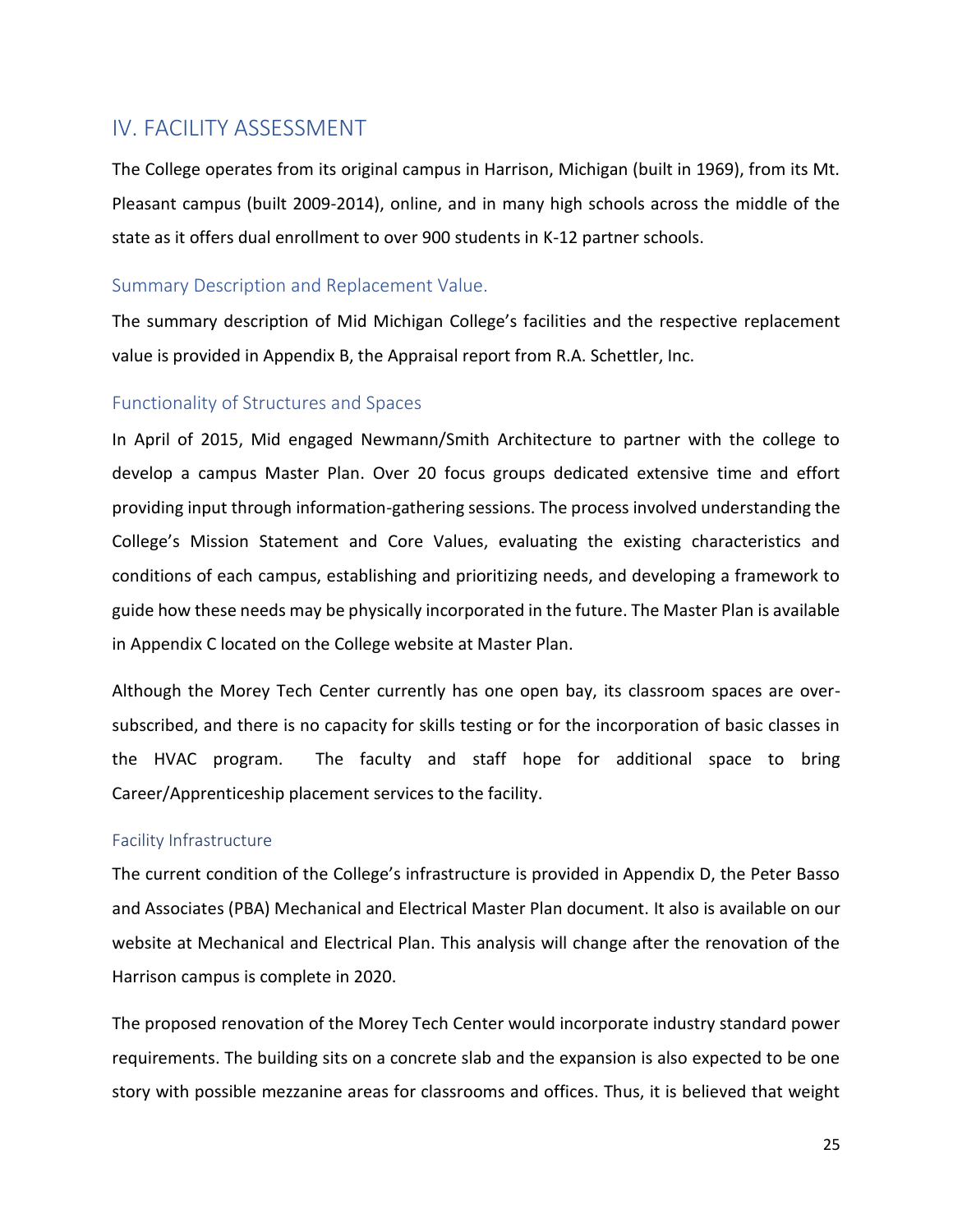requirements for heavy equipment would be sufficiently addressed. In the event of expanding the HVAC program to include commercial repair (with industry partner Trane), rooftop units would be required.

For 2017-18, the facilities cost/sq. ft. was \$4.07, considerably less than the statewide average of \$5.51. However, energy costs of \$.1216/sq.ft. were considerably higher than the state average of \$.1030, a differential that will be corrected by the Harrison campus renovations. The College spends 10.49% of its overall financial activity on its physical plant, a figure that is less than the state average of 11.68%. The renovation of the Harrison classroom building (complete in January 2020) will dramatically alter these energy costs and comparisons.

The College does not yet have an enterprise-wide energy plan but is working through that process as a part of its Harrison renovation project. Peter Basso Associates has done a commissioning process for the Harrison campus that provided an energy analysis. As part of Consumers Energy's Smart Buildings program, Peter Bass Associates concluded an evaluation of the Mt. Pleasant campus in 2019 identifying mechanical and electrical upgrades with a short term return on investment period. The college is continuing to work through the recommended upgrades to recognize significant energy efficiencies.

The College owns 560 acres in Harrison and 45 acres in Mt. Pleasant. All projects contemplated are on existing college property.

#### State Building Authority Commitments

The College currently has four areas still obligated to the State Building Authority with expiration dates as shown below.

| <b>Building</b>                                          | <b>Size</b>    |      | <b>Award Date Expiration Date</b> |
|----------------------------------------------------------|----------------|------|-----------------------------------|
| <b>East Wing Instructional (Nursing)</b>                 | 19,155 sq. ft. | 1999 | 35 yrs. (2034)                    |
| <b>Student Orientation and Academic Readiness Center</b> | 13,685 sq. ft. | 2005 | 35 yrs. (2040)                    |
| <b>Doan Science and Technology Center</b>                | 57,800 sq. ft. | 2008 | 35 yrs. (2043)                    |
| <b>Center for Liberal Arts and Business</b>              | 99,658 sq. ft. | 2014 | 40 yrs. (2054)                    |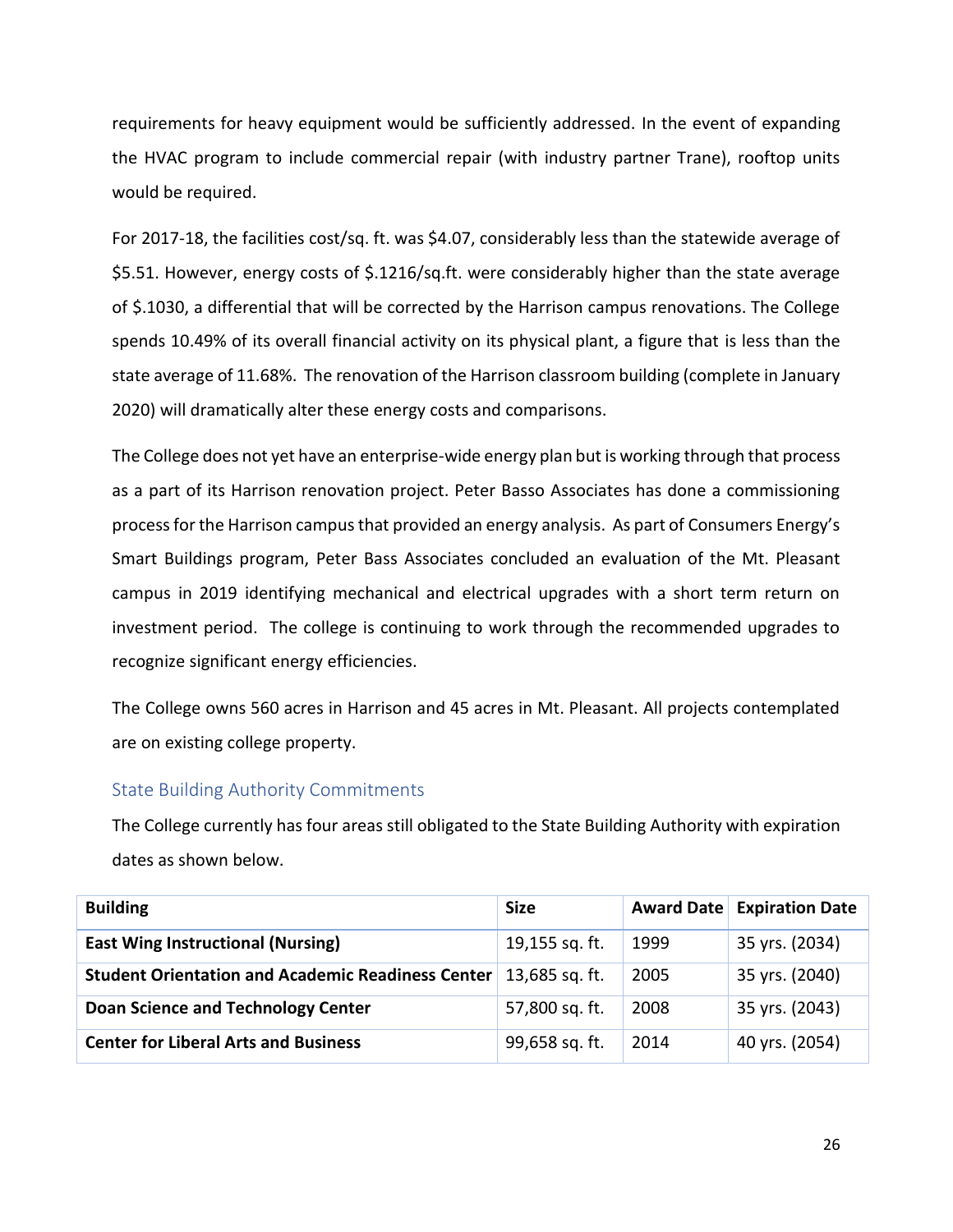## V. IMPLEMENTATION PLAN

Based upon the planning meetings held during this master plan phase, the College's top priority for capital outlay is the expansion of the Morey Technical Center. The College seeks state support for the expansion of the Morey Technical Center at its Mt. Pleasant location. The 19,000 square ft. addition would enable the College to offer skilled-trades courses that prepare students for Industry 4.0. In addition, the College would incorporate a lab for instruction in Heating, Ventilation, and Air Conditioning (HVAC), a growing program on the Harrison campus and growing occupational field. Details for the Fiscal Year 2021 Capital Outlay Project Request are provided in Attachment 1: Capital Outlay Project Request, and available on the College's website.

#### Deferred Maintenance

The 2016 PBA report on infrastructure needs provided a strong roadmap for the work to be done. The College's Physical Plant staff has worked to correct many of the deficiencies and the renovation of the Harrison classroom building will be a giant step forward in this regard. The Mt. Pleasant campus is in good repair but the College is anxious to get ahead of its Harrison deficiencies while the Mt. Pleasant facilities are still relatively new.

#### Return on Investment

Expansion of the Morey Tech Center would enable the Skilled Trades programs to build cohorts of 50-75 students, a number that the faculty see as achievable. Tuition and fee revenue, even during the ramp-up to that number would be sufficient to cover instructional costs without significant increases to program fees.

#### Alternatives to New Construction.

Skilled-trades instruction requires hands-on training with equipment that is comparable to onthe-job settings. Online instruction can supplement some of the learning but it cannot replace the practice that is required to actually become skilled in a trade. The College has explored a diffuse set of offerings—perhaps some courses at Mt. Pleasant high school, some at CMU, and some in industry settings. All of these options would limit instruction to the evening hours without access to equipment for students to practice their skills or complete assignments. Such settings also lack student support services unless separate trips are made back to the campus.